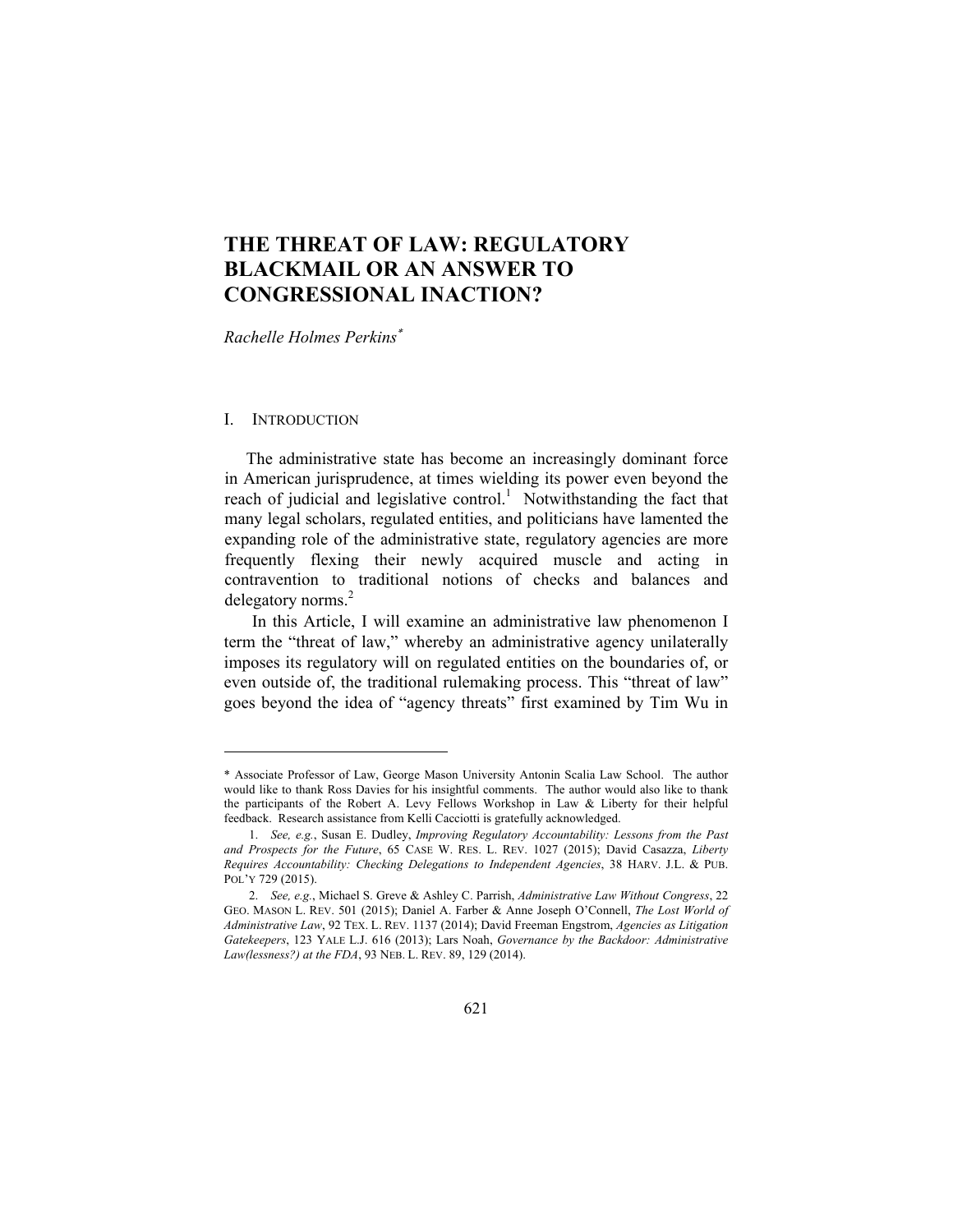his 2011 *Duke Law Journal* essay.<sup>3</sup> Wu, in examining, and ultimately defending the use of "agency threats," specifically includes "warning letters, official speeches, interpretations, and private meetings with regulated parties."<sup>4</sup> However, he emphasizes that "agency threats" are "similar but not identical to the statutory category of 'interpretative rules."<sup>5</sup> As analyzed herein, the "threat of law" goes a step further than an "agency threat" and contemplates situations in which the regulatory body in fact does issue regulations.<sup>6</sup> However, these regulations are grounded in dubious statutory authority and can leave regulated entities with the non-ideal options of complying with the disputable regulations, facing penalties and litigation, or fighting a protracted and expensive court battle to get the regulations overturned.

Although I believe that an active "threat of law" can have implications in the regulatory world beyond the field of tax  $law$ , in order to illustrate the tangible pressure this threat of law can inflict on affected regulatees, this Article will focus on recent actions taken by the U.S. Department of the Treasury ("Treasury") in response to the growing tide of corporate tax inversion transactions. During the last four years the U.S. tax system has experienced a flurry of corporate inversion transactions, whereby U.S. based multinational corporations "invert" by replacing their former U.S. parent with a foreign corporation, typically located in a low-tax jurisdiction, while making otherwise minimal changes to their actual day-to-day operations.<sup>8</sup> The overall impact of an

 <sup>3.</sup> Tim Wu, *Agency Threats*, 60 DUKE L.J. 1841, 1841–42 (2011). *See also* Brigham Daniels, *When Agencies Go Nuclear: A Game Theoretic Approach to the Biggest Sticks in an Agency's Arsenal*, 80 GEO. WASH. L. REV. 442, 473 (2012); Jerry Brito, *"Agency Threats" and the Rule of Law: An Offer You Can't Refuse*, 37 HARV. J.L. & PUB. POL'Y 553 (2014); Lars Noah*, Administrative Arm-Twisting in the Shadow of Congressional Delegations of Authority*, 1997 WIS. L. REV. 873, 874 (1997) (examining threats "by an agency to impose a sanction or withhold a benefit in hopes of encouraging 'voluntary' compliance with a request").

 <sup>4.</sup> Wu, *supra* note 3, at 1844.

 <sup>5.</sup> *Id.* at 1843–44. Indeed he states: "Threats are, by their nature, just that: threats to enforce or enact a rule, not binding actions in the usual sense of that word." *Id*. at 1843.

 <sup>6.</sup> In fact, in rapidly changing areas of law, Wu argues that using informal agency threats is a superior tactic than engaging in formal rulemaking because it "forces the agencies to make law likely to last a long time based on poorly developed facts, and it invites long periods of uncertainty created by the judicial review process." *Id.* at 1842.

 <sup>7.</sup> There are, however, significant and unique tax-specific factors regarding the issuance and challenge of tax guidance and regulations that impact the specific overall effect of a threat of law on taxpayers. *See infra* Parts III and IV.

 <sup>8.</sup> Typically this structure allows corporations to significantly reduce their overall effective tax rate. The United States still has the highest statutory corporate tax rate of the OECD countries at thirty-five percent, and the third highest overall marginal corporate tax rate in the world ("exceeded only by Chad and the United Arab Emirates"). *See* Kyle Pomerleau, *Corporate Income Tax Rates around the World, 2015*, TAX FOUND. (Oct. 1, 2015), http://taxfoundation.org/article/corporate-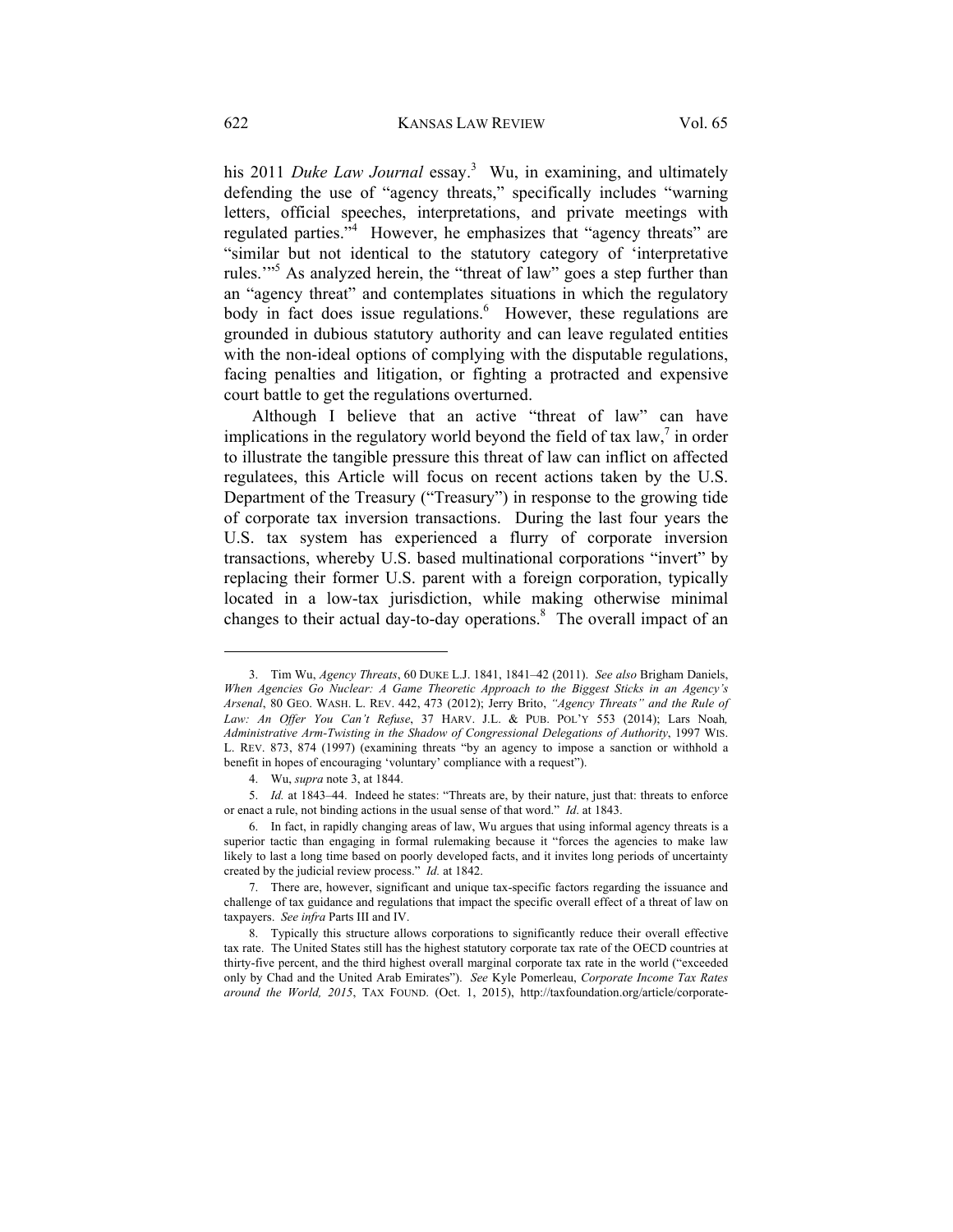inversion transaction is that it makes it easier for U.S. corporations to limit or avoid U.S. taxation on their worldwide earnings, while keeping the bulk of their operations in the United States.<sup>9</sup>

By early 2014, the White House and certain members of Congress were making increasingly forceful statements against these transactions, which were believed to create a significant and immediate threat to the U.S. fisc. President Obama made several speeches condemning corporate inversion transactions as violating "economic patriotism," and began to put pressure on Congress and Treasury to take action.<sup>10</sup>

On July 15, 2014, Treasury Secretary Jacob Lew sent a letter to Congress, imploring them to pass legislation to curb "this abuse of our tax system" and to make any legislation retroactive to May  $2014$ .<sup>11</sup> Congress, however, was deadlocked and it was clear that it would be unable to pass any legislation in the foreseeable future.<sup>12</sup> This stalemate

income-tax-rates-around-world-2015; *OECD.Stat*, ORGANISATION FOR ECONOMIC CO-OPERATION AND DEVELOPMENT (Nov. 21, 2016), http://stats.oecd.org//Index.aspx?QueryId=58204#.

 <sup>9.</sup> The United States is one of only a handful of countries that make domestic corporations pay tax at the domestic corporate tax rate, even on income earned from foreign subsidiaries located in low-tax jurisdictions. Even Canada and the United Kingdom only tax domestic profits. A successfully tax inverted corporation significantly reduces the amount of corporate tax revenues received by the U.S. fisc. Previously Congress passed I.R.C. section 7874 in the American Jobs Act of 2004, which was meant to prevent corporate tax inversions. However, in recent years, taxpayers have developed inversion transaction structures that effectively exploit loopholes in I.R.C. section 7874.

 <sup>10.</sup> *See, e.g.*, Oliver Duggan, *Barack Obama Attacks 'Corporate Deserters' in Tax Inversion Takeovers*, THE TELEGRAPH (July 25, 2014, 2:03 PM), http://www.telegraph.co.uk/finance/10990994/Barack-Obama-attacks-corporate-deserters-in-taxinversion-takeovers.html. President Obama acknowledged that these companies are "basically taking advantage of tax provisions that are technically legal," but argued that "if you're doing business here, if you're basically still an American [company], but you're simply changing your mailing address to avoid paying taxes, then you're really not doing right by the country and by the American people." Interview by Steve Liesman with Barack Obama, President, United States, in Washington, D.C. (July 24, 2014), http://video.cnbc.com/gallery/?video=3000295639.

 <sup>11.</sup> Letter from Jacob Lew, Sec'y of the Treasury, to Dave Camp, Chairman of the Comm. on Ways and Means, U.S. House of Representatives (July 15, 2014), http://im.ftstatic.com/content/images/89217f94-0ca4-11e4-943b-00144feabdc0.pdf. It is important to note that many taxpayers do not view inversions as abusive tax transactions. Rather, they are viewed as legitimate methods of achieving tax reductions on their worldwide operations. *See, e.g*., Diana Furchtgott-Roth, *Tax Inversions Help, Not Hurt, the Economy*, MARKET WATCH (Aug. 8, 2014, 7:20 AM), http://www.marketwatch.com/story/tax-inversions-help-not-hurt-the-economy-2014-08-08.

 <sup>12.</sup> Stephen E. Shay, *Mr. Secretary, Take the Tax Juice Out of Corporate Expatriations*, 144 TAX NOTES 473, 473 (2014) ("[I]n the current political environment there is little reason to believe that a statutory solution will be enacted."); A'Dair Flynt, *Notice 2014-52: The Treasury's Response to Corporate Tax Inversions*, LA. L. REV. (Nov. 19, 2014), http://lawreview.law.lsu.edu/2014/11/19/notice-2014-52-the-treasurys-response-to-corporate-taxinversions/#\_ftn73; *see generally* Greve & Parrish, *supra* note 2; *see* Kelly Drye Client Advisory, *Tax Inversions: Administrative and Legislative Responses*, KELLEY DRYE (Oct. 10, 2014), http://www.kelleydrye.com/publications/client\_advisories/0930 ("Both ends of Pennsylvania Avenue reacted to the surge of inversions. Although legislative action is likely impossible this year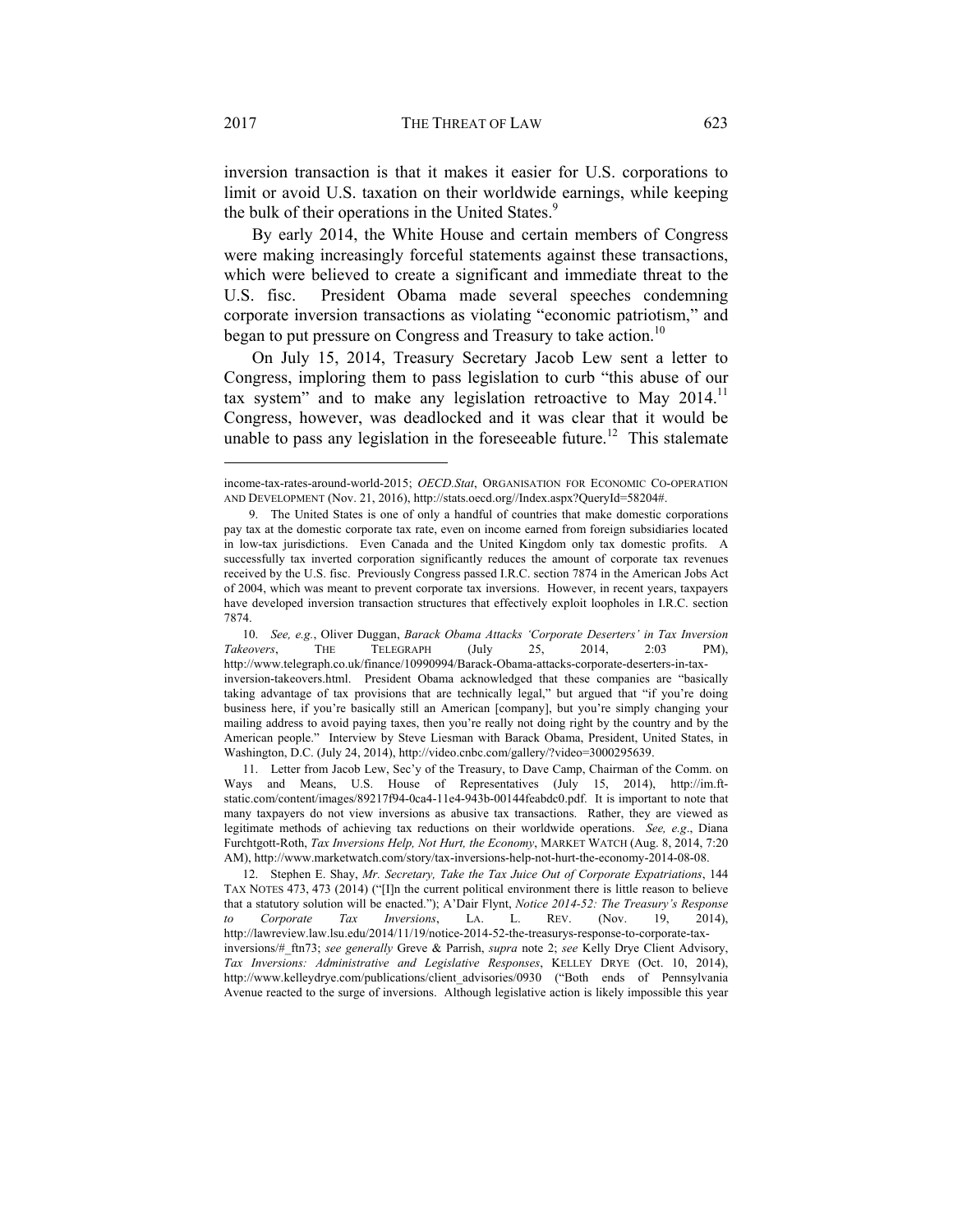in Congress left Treasury to attempt to curb the growing tide of inversion transactions. However, at a press conference on July 16, 2014, Secretary Lew publicly declared, "we [at Treasury] do not believe we have the authority to address this inversion question through administrative action" without help from Congress. $13$  In fact, many practitioners, taxpayers, and academics likewise questioned whether Treasury could unilaterally act to stop corporate inversion transactions under the existing statutory and regulatory framework.<sup>14</sup>

However, on July 29, 2014, former Treasury Deputy Assistant Secretary and Harvard Law School Professor Stephen Shay wrote an open letter to Secretary Lew in *Tax Notes*, a leading source of tax news for tax professionals, arguing that under his interpretation of the existing regulations, Treasury in fact could and should unilaterally issue regulations to stop inversion transactions.<sup>15</sup> While it is unclear whether this letter by itself, or in combination with other factors finally pushed Secretary Lew to act, just two months after his own declaration that he was powerless to do so, Secretary Lew issued Notice 2014-52 (the "Inversion Notice"),  $^{16}$  outlining Treasury's intention to issue a broad set of anti-inversion regulations that would put an end to (or at least a damper on) corporate inversions.

Treasury's abrupt turnabout in position and issuance of the Inversion Notice outlining broad retroactive regulatory action sent discernable shockwaves through the corporate and broader tax community. Academics and practitioners debated and questioned whether Treasury acted outside of the bounds of its statutory authority.<sup>17</sup> In fact, Kimberly

and uncertain next year, several Members of Congress have circulated concepts to stop tax inversions and protect the flow of revenue to the U.S. Treasury.").

 <sup>13.</sup> Steven Russolillo, *In Opposing Tax Inversions, Treasury's Lew Calls for 'Economic Patriotism*', WALL ST. J. (July 16, 2014, 9:16 AM), http://blogs.wsj.com/moneybeat/2014/07/16/inopposing-tax-inversions-treasurys-lew-calls-for-economic-patriotism/.

 <sup>14.</sup> *See, e.g.*, Howard Gleckman, *Treasury Secretary Jack Lew Says Anti-Inversion Decision Will Come Soon*, URBAN WIRE (Sep. 8, 2014), http://www.urban.org/urban-wire/treasury-secretaryjack-lew-says-anti-inversion-decision-will-come-soon; Joseph B. Darby III, *Inverted Priorities: Why the Proposed Treasury Rules Are Unlikely to Stop Inversion Transactions*, THOMSON REUTERS TAX  $\&$  ACCT. (2014),

http://www.sandw.com/assets/htmldocuments/Inverted%20Priorities.%20Darby%20Article%20B17 77290.PDF; Alex M. Parker, *Executive Action on Inversions? Not So Fast.*, BLOOMBERG BNA INT'L TAX BLOG (Aug. 18, 2014), http://www.bna.com/executive-action-inversions-b17179893937/.

 <sup>15.</sup> *See* Shay, *supra* note 12, at 473 ("[W]hen a material portion of the U.S. corporate tax base is at risk, doing nothing borders on the irresponsible.").

 <sup>16.</sup> I.R.S. Notice 2014-52, 2014-42 I.R.B. 712.

 <sup>17.</sup> Thomas Lys, who teaches corporate restructuring at Northwestern University's Kellogg School of Management, stated that "[i]t's a stretch of current regulations" for the Executive Branch to act unilaterally. Josh Lederman, *Facing Logjam in Congress, Obama Seeks Steps to Curb Tax Breaks for Firms Moving Overseas*, U.S. NEWS & WORLD REPORT (Aug. 5, 2014, 7:11 PM),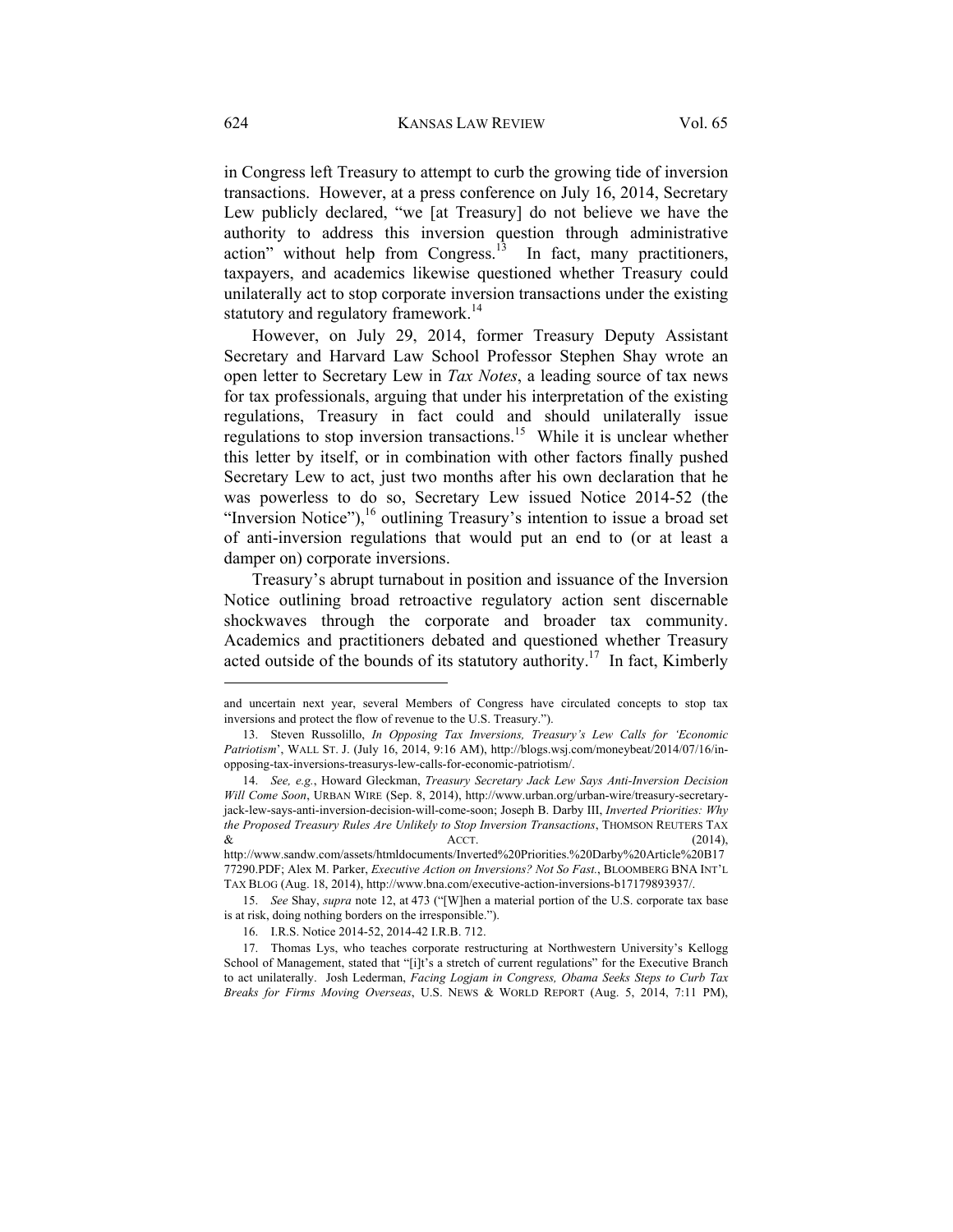Blanchard, a leading tax practitioner, explicitly declared "if challenged in court, most of the rules in the [Inversion] Notice would not stand."<sup>18</sup> Taxpayers directly affected by the Inversion Notice were left scratching their heads.19 Some were in the middle of inversion transactions that were not yet closed.<sup>20</sup> Others were in serious discussions to consider inverting offshore.<sup>21</sup> In fact, in October 2014, AbbVie, Inc. called off the largest proposed U.S. company inversion with U.K.-based Shire Plc., a \$54.8 billion transaction that was supposed to lower AbbVie's tax liability from twenty-two percent to thirteen percent.<sup>22</sup> AbbVie agreed to pay a \$1.635 billion break-up fee to its rival Shire Plc. rather than move forward with the deal, and directly cited the Inversion Notice as the reason its board of directors withdrew support for the transaction.<sup>23</sup>

http://www.usnews.com/news/politics/articles/2014/08/05/obama-seeks-executive-ways-to-limit-taxinversions. *But see* Shay, *supra* note 12, at 473 ("One of the Treasury secretary's most important responsibilities is the health of the tax system under the laws adopted by Congress. Congress has given Treasury broad and in some cases sweeping authority to adopt regulations, including specific grants of authority that bear on issues at the heart of corporate inversions.").

 <sup>18.</sup> Kimberly S. Blanchard, *Would a Court Uphold the Application of Notice 2014-52 to Combinations Closed After September 21, 2014?*, BLOOMBERG BNA (Apr. 10, 2015), http://www.weil.com/~/media/files/pdfs/would-a-court-uphold-the-application-of-notice-201452.pdf.

 <sup>19.</sup> *See, e.g.*, John F. Darcy, *Current Events in Federal Income Tax: Selected Regulations, Rulings and Cases* at 73, 42ND ANNUAL VT. TAX SEMINAR 2014 RESOURCE GUIDE (last visited Jan. 26, 2016), http://www.vttaxseminar.org/documents/2014/RESOURCE%20GUIDE.pdf ("The rules described in Notice 2014-52 reflect an expansive interpretation of section 7701(*l*)'s authority to address 'multiple-party financing transactions.' Integration of business operations is not commonly considered a 'financing transaction.' The recast described in Notice 2014-52 creates ambiguous and counter-intuitive results for what would normally be straightforward transactions. . . . Legislation enacted section  $304(b)(5)(B)$  in 2010. The statute appears to require only 50% U.S. taxation on a targeted constructive dividend. Nevertheless, in Notice 2014-52, Treasury has interpreted its regulatory authority under the rule to allow it to further tighten the statutory rule.").

 <sup>20.</sup> For instance, AbbVie, Inc., a North Chicago, Illinois-based pharmaceutical company had agreed to buy U.K.-based Shire Plc. for \$54 billion and Mylan Laboratories, a Pittsburgh, Pennsylvania-based pharmaceutical company had agreed to buy Abbott Laboratories' Netherlandsbased international generic business. Nathan Vardi, *AbbVie to Buy Shire for \$54 Billion in Biggest Inversion Deal Ever*, FORBES (July 18, 2014, 7:18 AM), http://www.forbes.com/sites/nathanvardi/2014/07/18/abbvie-to-buy-shire-for-54-billion-in-biggestinversion-deal-ever/.

 <sup>21.</sup> Walgreen Co. was contemplating relocating to Switzerland. Paul Ziobro, *Walgreen Weighs Riding Tax-Inversion Wave*, WALL ST. J. (July 15, 2014, 7:21 PM), http://www.wsj.com/articles/walgreen-weighs-riding-tax-inversion-wave-1405453698. Pfizer Inc. was still weighing inversion deals following its failed bid to invert by buying U.K.-based AstraZeneca Plc. in March 2014. Maureen Farrell, *Pfizer CEO is Still Weighing Inversion Deals*, WALL ST. J. (Sept. 12, 2014, 1:08 PM), http://blogs.wsj.com/moneybeat/2014/09/12/pfizer-ceo-isstill-weighing-inversion-deals/.

 <sup>22.</sup> Simeon Bennett & Caroline Chen, *AbbVie Becomes Biggest U.S. Company To Move Domestic Address in \$55 Billion Deal*, DAILY TAX REP. (BNA) NO. 139, at G-2 (July 18, 2014).

 <sup>23.</sup> Josh Beckerman, *AbbVie, Shire Terminate Year's Biggest Deal*, WALL ST. J. (Oct. 20, 2014, 6:27 PM), http://www.wsj.com/articles/abbvie-shire-terminate-what-was-years-biggest-deal-1413841225 (AbbVie stated the Inversion Notice "reinterpreted long-standing tax principles in a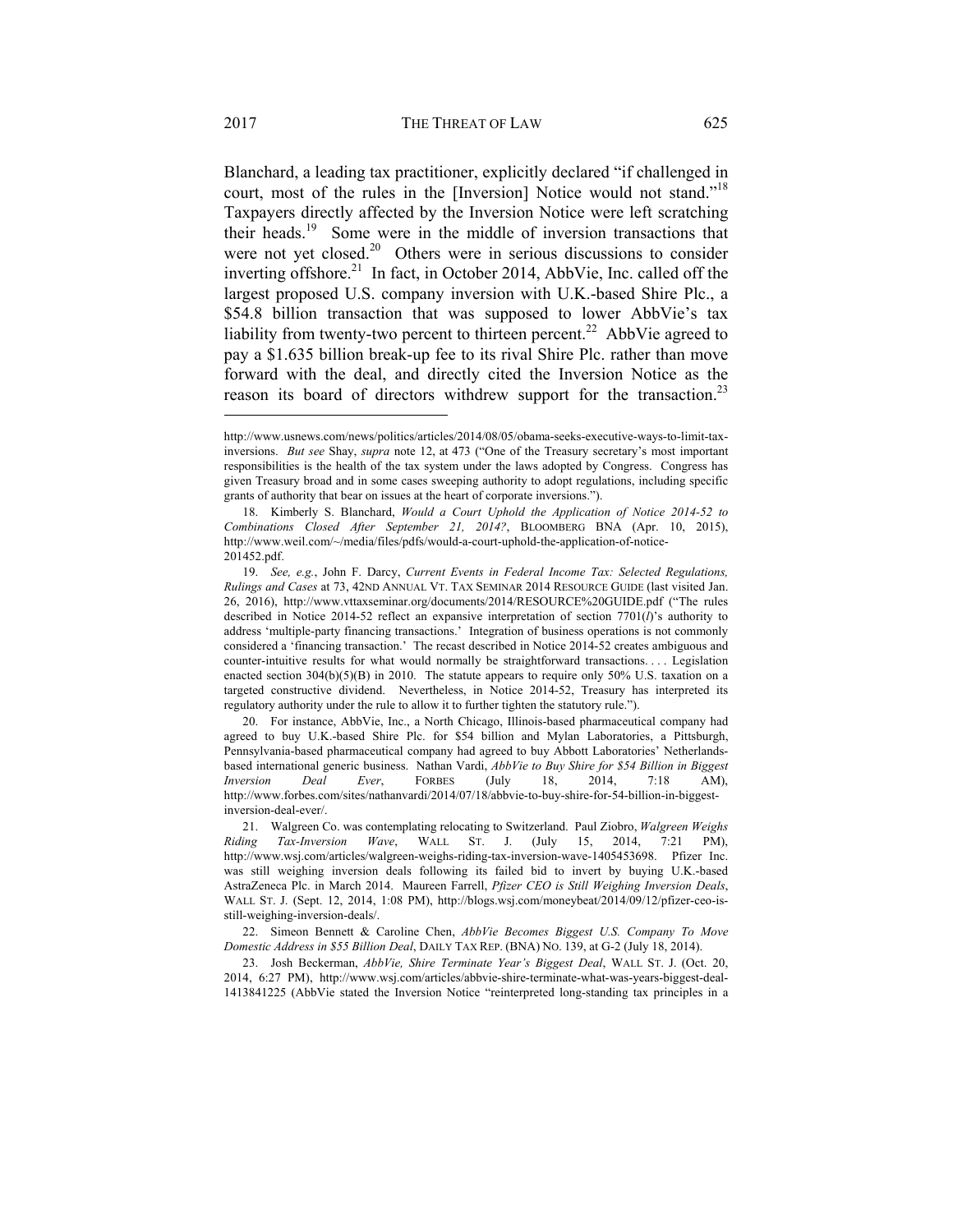AbbVie's chairman and CEO, Richard A. Gonzalez, declared "[t]he unprecedented unilateral action by the U.S. Department of Treasury may have destroyed the value in this transaction  $\ldots$  . .<sup>24</sup> Salix Pharmaceutical also cancelled its proposed inversion transaction, claiming the Inversion Notice created "more uncertainty regarding the potential benefits we expected to achieve."<sup>25</sup>

What, if anything, could these affected companies do to challenge this sweeping action by Treasury if indeed Treasury did overstep its regulatory authority? Unfortunately for them, the answer was very little other than to proceed at their own risk. This is true even in light of the Supreme Court's pronouncement in *Mayo Foundation for Medical Education and Research et al. v. United States*<sup>26</sup> that tax and the Treasury are not special. This declaration by the Supreme Court purportedly ended the prior reign of so-called "tax exceptionalism," suggesting that tax regulations should be treated the same as regulations issued by any other administrative body.<sup>27</sup> However, even in the shadow of *Mayo*, because of Treasury's explicit statutory grant to issue retroactive regulations, the broad protections against pre-enforcement judicial review afforded to it by statute, and the judicial deference it is afforded, successfully challenging Treasury's abuse of power remains an uphill, long, and expensive battle for taxpayers.

In light of the obstacles affected taxpayers are up against in the face of regulations of dubious authority, Treasury is able to wield what I term an effective "threat of law." While certainly less binding than an actual legitimately exercised "force of law," the effects (at least in the nearterm) can be identical. For example, with respect to the Inversion Notice, taxpayers could either comply with Treasury's Inversion Notice or potentially face a myriad of negative consequences. When faced with

uniquely selective manner designed specifically to destroy the financial benefits of these types of transactions.").

 <sup>24.</sup> Associated Press, *Shire Gets \$1.64B Breakup Fee from AbbVie*, CBS MONEYWATCH (Oct. 20, 2014, 7:00 PM), http://www.cbsnews.com/news/shire-gets-1-64b-breakup-fee-from-abbvie/.

 <sup>25.</sup> *Are the new IRS Inversion Regulations in Notice 2014-52 Working?*, SHERAYZEN LAW OFFICE PLLC (Nov. 9, 2014), http://sherayzenlaw.com/are-the-new-irs-inversion-regulations-innotice-2014-52-working/. Minnesota-based Medtronic still closed its deal to invert to Ireland, but significantly restructured its transaction as a result of the Inversion Notice, limiting some of the potential tax benefits. Rakesh Sharma, *Medtronic Avoids U.S. Taxes While Saddling Shareholders With a Hefty Tax Bill*, THE STREET (Jan. 28, 2015, 6:01 AM), http://www.thestreet.com/story/13024863/2/medtronic-avoids-us-taxes-while-saddling-shareholderswith-a-hefty-tax-bill.html ("As a result of the notice, Medtronic, which had originally intended to finance the transaction using its \$13.5 billion cash reserves from earnings abroad, was forced to borrow \$16 billion.").

 <sup>26. 562</sup> U.S. 44, 57–58 (2011).

 <sup>27.</sup> Kristin E. Hickman, *Unpacking the Force of Law*, 66 VAND. L. REV. 465, 466 (2013).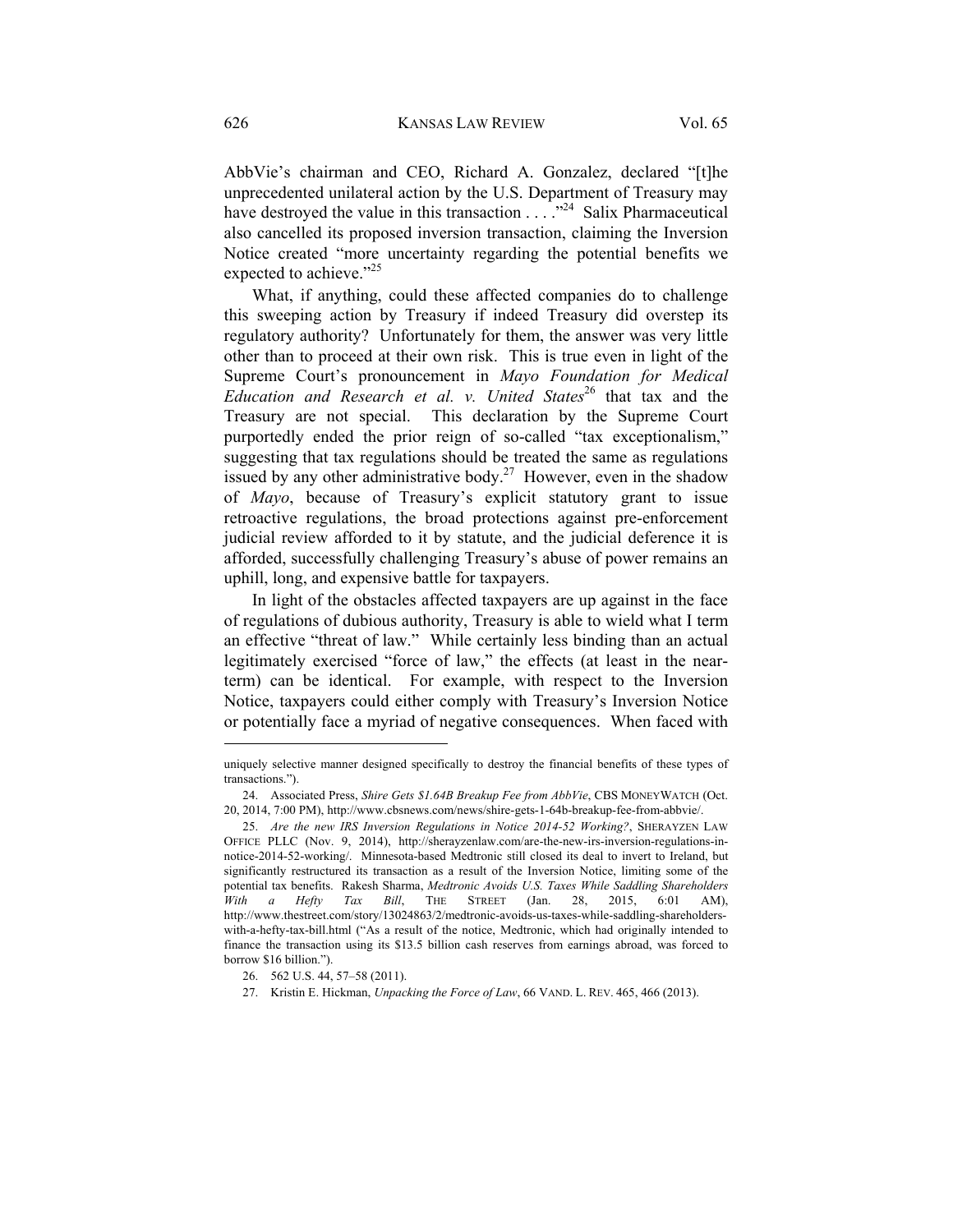these options, while some taxpayers rolled the proverbial dice and found ways to structure around the Inversion Notice, $28$  others declined to play this game of tax chicken with Treasury and called off their transactions.<sup>29</sup>

In this Article, I will explore the contours of this so-called "threat of law" that Treasury can employ even in the absence of legitimate congressional authority to do so. Part II of this Article gives a brief background of the history of the regulation of corporate inversions in the United States. Part III discusses Treasury's generally broad regulatory powers, including its ability to issue retroactive regulations. Part IV discusses the justiciability obstacles that taxpayers face in bringing suit against Treasury, including I.R.C. section 7421 and the Declaratory Judgment Act ("DJA").<sup>30</sup> It also discusses the impact of the Supreme Court's ruling in *Mayo* and the level of deference Treasury regulations are afforded. Part V then examines the implications that Treasury's regulatory powers, *Chevron* deference, and litigation standing safeguards have on its use of the threat of law. Specifically, it will explore the efficacy this threat of law can have on Treasury's ability to act swiftly in response to emerging tax challenges. Moreover, it will address the implications this threat has for Treasury's statutory retroactivity powers, traditional notions underlying Congress's perceived delegation of authority to Treasury, and to the justiciability protections these actions should be afforded. Part VI concludes.

# II. THE INVERSION GUIDANCE SAGA

As mentioned above, a U.S.-based multinational corporation engages in a so-called "inversion" transaction by replacing its former U.S. parent with a foreign corporation, typically located in a low-tax jurisdiction, while making otherwise minimal changes to its actual day-to-day operations.31 While many of the inverted companies continue to have a substantial continuing U.S. presence, the inverted structure makes it

 <sup>28.</sup> The Medtronic deal still closed, albeit with revised terms. *See* Sharma, *supra* note 25 and accompanying text.

 <sup>29.</sup> AbbVie, Inc. canceled its planned inversion at a cost of over \$1 billion. *See supra* notes 20–24 and accompanying text. *See also infra* notes 61–64 and accompanying text, describing how Pfizer and Allergan called off their proposed merger in light of the Inversion Regulations.

 <sup>30. 28</sup> U.S.C. § 2201 (2000).

 <sup>31.</sup> Typically this structure allows corporations to significantly reduce their overall effective tax rate. The United States still has the highest statutory corporate tax rate of the OECD countries at 35 percent, and the third highest overall marginal corporate tax rate in the world (exceeded only by Chad and the United Arab Emirates). *See* Pomerleau, *supra* note 8.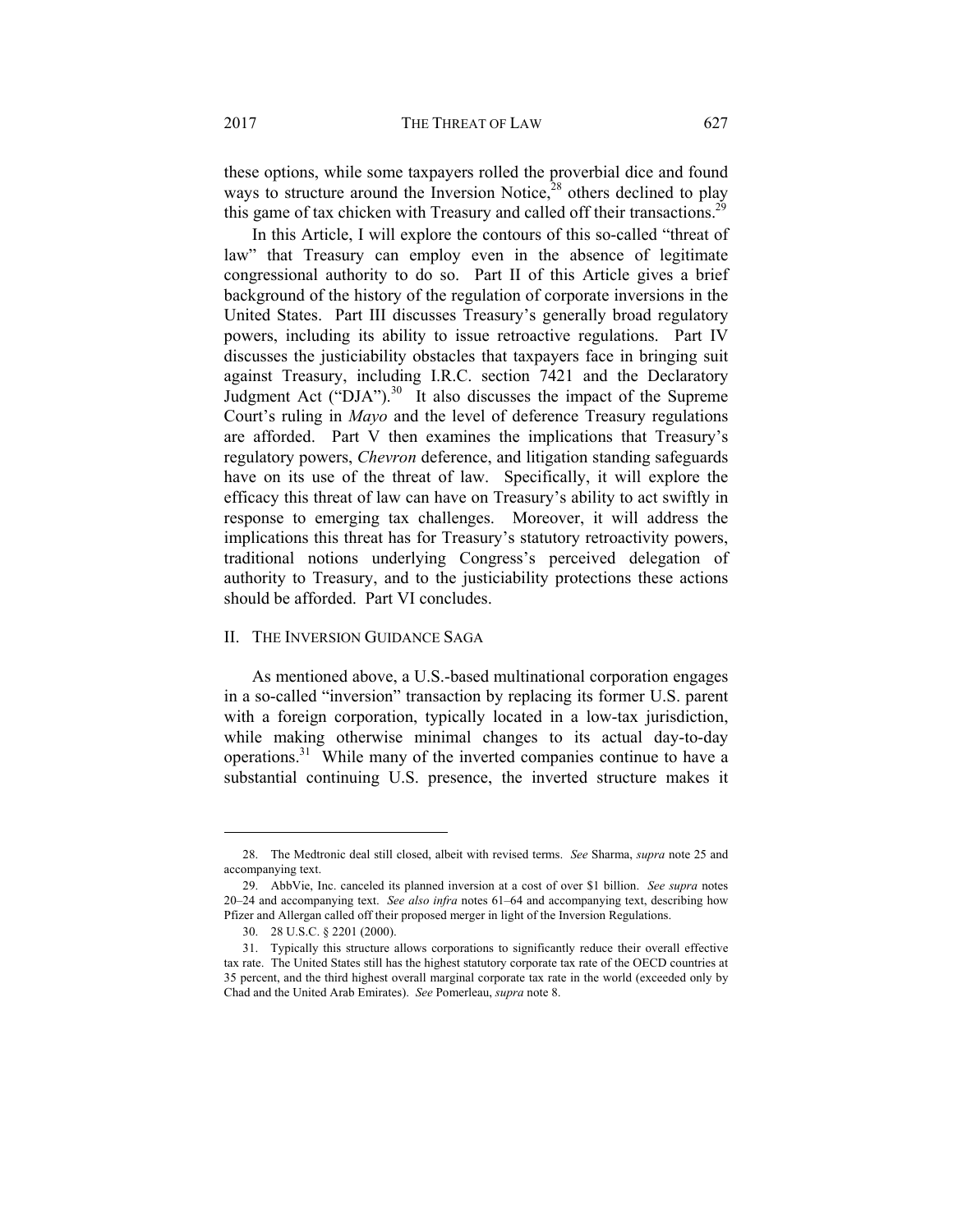easier for the U.S. corporations to limit or avoid U.S. taxation on their worldwide earnings.<sup>32</sup>

Back in 2004 Treasury responded to an initial wave of inversions that took place in the early 2000s by passing I.R.C. section  $7874<sup>33</sup>$  which specifically targets and penalizes these transactions. In particular, I.R.C. section 7874 disregards the inversion and continues to treat the new foreign parent as a U.S. corporation for tax purposes if a U.S.-based entity restructures such that the former U.S. parent is replaced by a foreign parent and (1) less than 25 percent of the new foreign entity's business activity "is in the home country of the new foreign parent," and "(2) the shareholders of the old U.S. parent end up owning at least [sixty] percent of the shares of the new foreign parent." $34$  Inverted corporations that have a greater than sixty percent, but less than eighty percent, continuing ownership stake by the shareholders from the former U.S. parent are not treated as U.S. corporations, but are subject to other potentially adverse tax consequences.<sup>35</sup> These consequences, however, are more avoidable and multinational corporations have readily exploited these loopholes.

Thus, although the existing I.R.C. section 7874 provisions effectively shut down inversions involving ownership levels of at least eighty percent, they have been ineffective in stopping inversions at lower ownership thresholds, and the current wave of inversions involves transactions with a continuing ownership interest under eighty percent.<sup>36</sup> As Treasury has acknowledged: "Current law subjects inversions that appear to be based primarily on tax considerations to certain potentially adverse tax consequences, but it has become clear by the growing pace of these transactions that for many corporations, these consequences are acceptable in light of the potential benefits."37 It is estimated that over twenty U.S.-based companies have inverted since 2012.<sup>38</sup>

 <sup>32.</sup> *See supra* note 9 and accompanying text.

 <sup>33.</sup> All section references herein are to the Internal Revenue Code of 1986, as amended, and the Treasury regulations issued thereunder.

 <sup>34.</sup> Press Release, U.S. Dep't of the Treasury, Fact Sheet: Treasury Actions to Rein in Corporate Tax Inversions (Sept. 22, 2014) [hereinafter Fact Sheet], http://www.treasury.gov/presscenter/press-releases/Pages/jl2645.aspx; I.R.C. § 7874(b); Treas. Reg. § 1.7874-3.

 <sup>35.</sup> In particular, these entities will be taxed on any gain from their post-inversion transfer of assets. I.R.C. §§ 7874(a)(1), (d)(2).

 <sup>36.</sup> Fact Sheet, *supra* note 34.

 <sup>37.</sup> *Id.*

 <sup>38.</sup> Jeffrey McCracken, *Pfizer to Terminate \$160 Billion Merger With Allergan*, BLOOMBERG (Apr. 5, 2016, 8:24 PM), http://www.bloomberg.com/news/articles/2016-04-06/pfizer-allergan-planto-mutually-end-merger-cnbc-reports ("Since the first inversion in 1982, 53 U.S. companies have shifted their tax addresses offshore—22 of them since 2012."); Zachary Mider & Jesse Drucker, *Tax*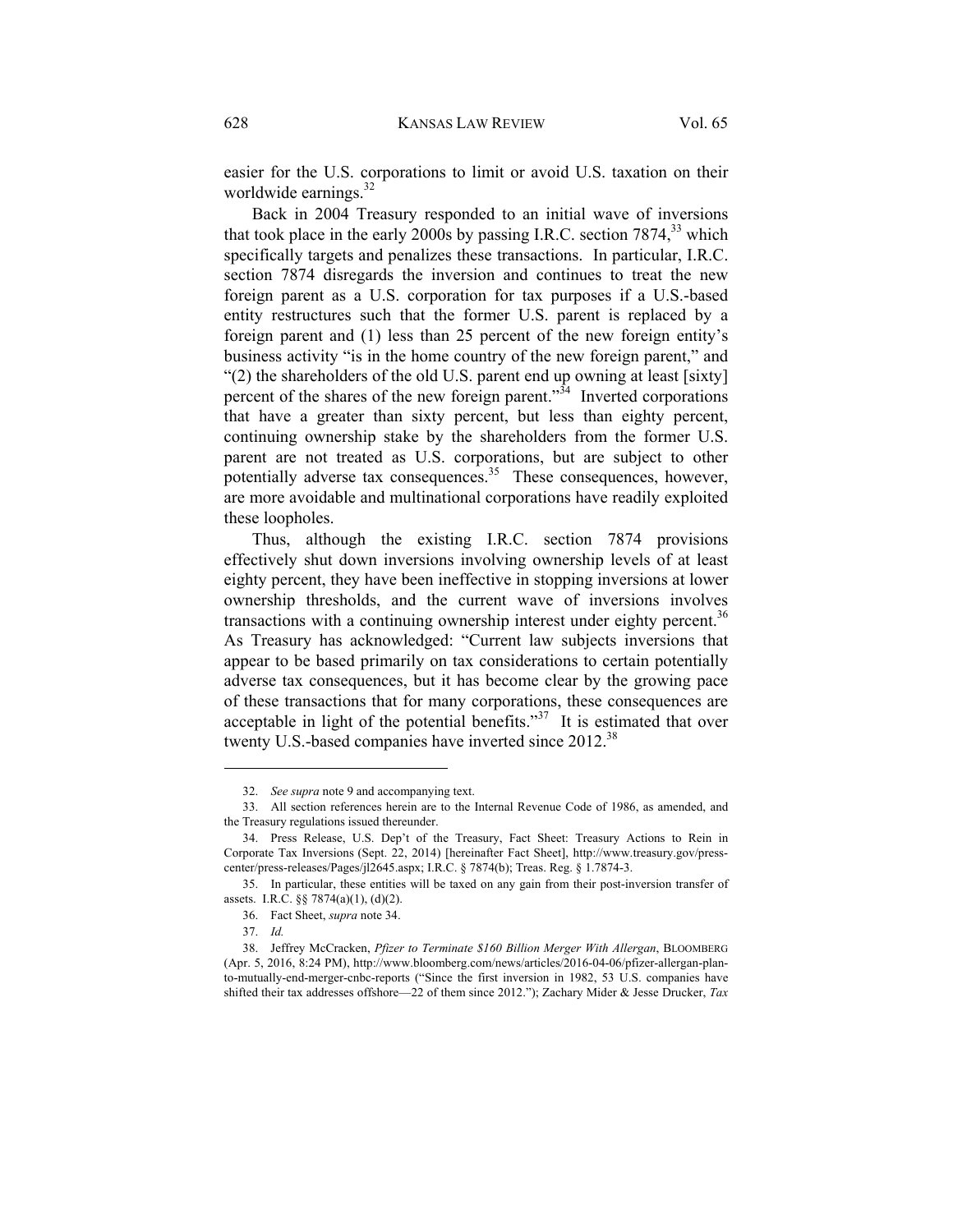2017 THE THREAT OF LAW 629

Treasury and Congress were under significant pressure from President Obama, the media, and prominent tax scholars to take immediate and decisive action to stop the surge of inversion activity.<sup>39</sup> However, notwithstanding even a direct plea to Congress by Secretary Lew to pass legislation to end inversion transactions, Congress declined to do so. This is true even though both sides of the aisle publicly supported taking actions to curb these transactions.<sup>40</sup>

As discussed above, in the absence of congressional action, Treasury's initial response to the new flurry of inversion activity was to issue the Inversion Notice. Although Treasury itself acknowledged that the Inversion Notice was not a complete solution, it issued the notice in hopes that it would at least slow down the flow of inversion transactions. The Inversion Notice involved five different I.R.C. sections— 304(b)(5)(B), 367, 956(e), 770(l), and 7874—and was intended to attack two different aspects of inversion transactions.

First, the Inversion Notice outlined rules designed to attack preinversion tactical moves by treating more inverted companies as U.S. corporations.<sup>41</sup> For instance, I.R.C. section  $7874(b)$  clearly establishes an ownership percentage of eighty percent (*i.e.*, at least eighty percent of the new foreign corporation is held by the former U.S. corporation shareholders) in order to treat the foreign acquirer as a U.S. corporation. Although Treasury clearly lacked the power to rewrite the specific eighty percent threshold written by Congress, it opted to instead exercise its purported regulatory powers to change what goes into the ownership fraction. By proposing rules to maximize what is included in the numerator and minimize what is included in denominator, the rules outlined in the Inversion Notice had the practical effect of decreasing the

*Inversion: How U.S. Companies Buy Tax Breaks*, BLOOMBERG QUICK TAKE (Apr. 6, 2016, 5:15 PM), http://www.bloomberg.com/quicktake/tax-inversion; Donald J. Marples & Jane G. Gravelle, *Corporate Expatriation, Inversions, and Mergers: Tax Issues*, CONG. RES. SERV. 2 (Apr. 27, 2016), http://fas.org/sgp/crs/misc/R43568.pdf.

 <sup>39.</sup> *See, e.g.*, Oliver Duggan, *Barack Obama Attacks 'Corporate Deserters' in Tax Inversion Takeovers*, TELEGRAPH (July 25, 2014, 2:03 PM), http://www.telegraph.co.uk/finance/10990994/Barack-Obama-attacks-corporate-deserters-in-taxinversion-takeovers.html. Even presidential candidates in the 2016 election from both sides of the aisle denounced corporate inversions. Hillary Clinton, Bernie Sanders, and Donald Trump all called for an end to the practice. *See* Jennifer Surane, *Johnson Controls Merges With Tyco in Tax-Lowering Maneuver,* BLOOMBERG MKTS. (Jan. 25, 2016, 6:07 AM), http://www.bloomberg.com/news/articles/2016-01-25/johnson-controls-to-combine-with-tyco-movedomicile-to-ireland.

 <sup>40.</sup> Notwithstanding their agreement in principle, a large disparity in approach exists in how to deal with the inversion problem.

 <sup>41.</sup> Specifically, they address pre-inversion tactical moves including cash-box techniques, skinny-down techniques, and spin-versions. *See* Fact Sheet, *supra* note 34.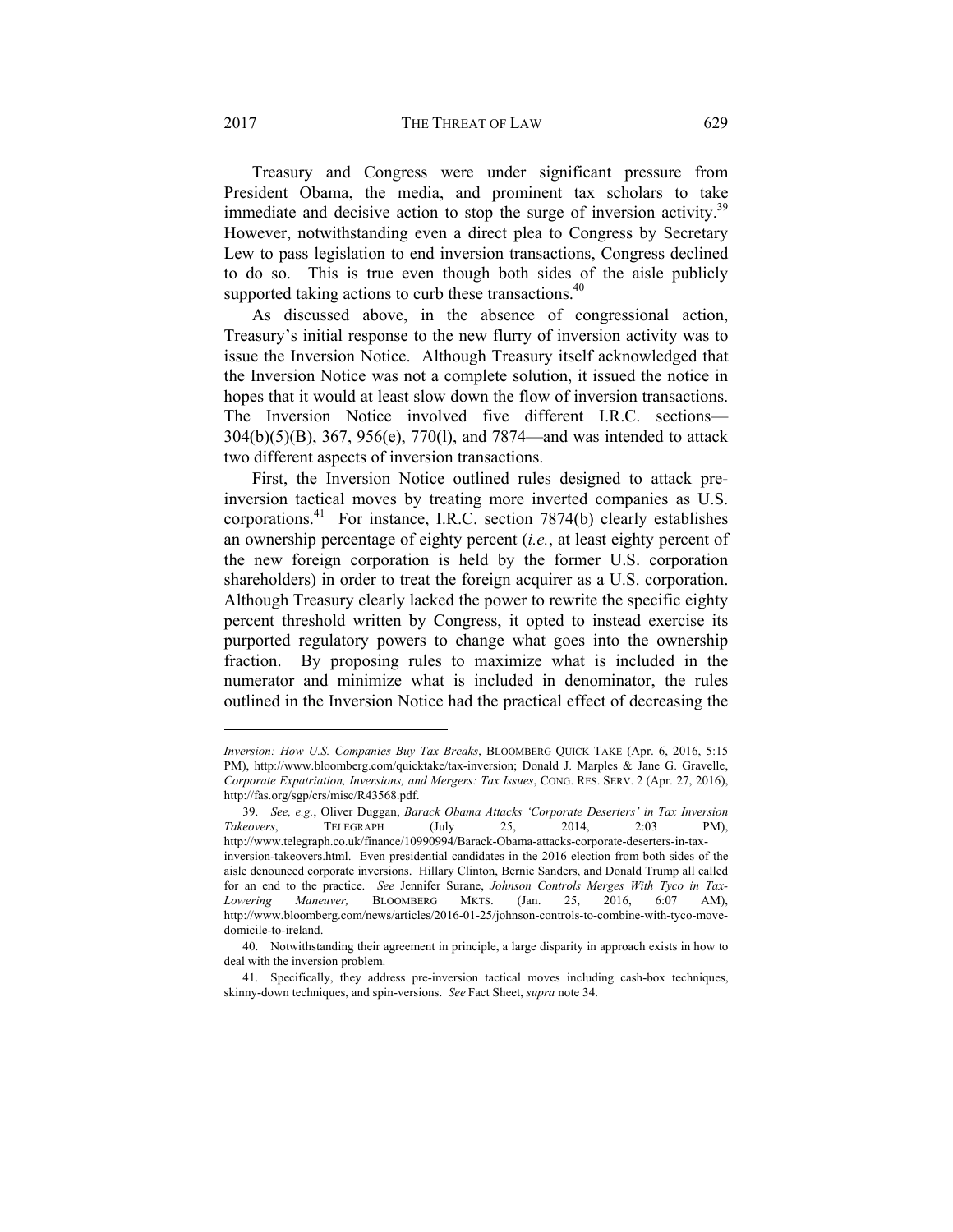ownership percentage required by the existing statute.<sup>42</sup> Second, the Inversion Notice took aim at post-inversion transactions intended to allow the newly inverted corporations to access foreign earnings without incurring additional U.S. taxes. $43$  Importantly, the Inversion Notice announced that once actual regulations were issued they would be retroactive to the date of the Inversion Notice, September 22, 2014.<sup>44</sup>

The IRS issued a second inversion notice on November 19, 2015, announcing its intention to issue additional regulations targeting inversion transactions (the "Second Inversion Notice," and together with the "Inversion Notice," the "Inversion Notices"). In addition to making corrections and clarifications to some of the rules put forth in the Inversion Notice, the Second Inversion Notice announced additional guidance aimed at both limiting inversion transactions themselves<sup>45</sup> and limiting post-inversion benefits.<sup>46</sup>

Most recently, in April and October 2016, Treasury issued regulations targeting inversion transactions (the "Inversion Regulations"). $47$  The Inversion Regulations are comprised of temporary regulations formalizing the rules set forth in the Inversion Notices, as

 <sup>42.</sup> Kimberly S. Blanchard, *Extensive New Anti-Inversion Rules Issued*, 145 TAX NOTES 89 (Oct. 6, 2014), http://taxprof.typepad.com/files/145tn0089.pdf ("[The IRS] continued its pattern of stretching its regulatory authority to the limit—some would say beyond the limit—to reach as many transactions as possible by adopting rules to minimize the denominator and maximize the numerator of the ownership fraction, goosing the fraction upward.").

 <sup>43.</sup> Specifically, they address techniques involving hopscotch loans, de-controlling strategies, and the repatriation of trapped cash. *See* Fact Sheet, *supra* note 34. It is estimated that U.S. corporations have parked as much as \$2 trillion in cash overseas. Julie Hirschfeld Davis, *White House Weighs Actions to Deter Overseas Tax Flight*, N.Y. TIMES (Aug. 5, 2014), http://www.nytimes.com/2014/08/06/business/Action-in-washington-on-corporate-inversions.html*.*

 <sup>44.</sup> I.R.S. Notice 2014-52, 2014-42 I.R.B. 712.

 <sup>45.</sup> Specifically, the IRS will target abusive inversion transactions by "(i) requiring the foreign acquiring corporation to be subject to tax as a resident of the relevant foreign country in order to have substantial business activities in the relevant foreign country; (ii) disregarding certain stock of the foreign acquiring corporation in 'third-country' transactions; and (iii) clarifying the definition of nonqualified property for purposes of disregarding certain stock of the foreign acquiring corporation." I.R.S. Notice 2015-79, 2015-49 I.R.B. 775.

 <sup>46.</sup> Treasury intends to address post-inversion transactions by "(i) defining inversion gain for purposes of section 7874 to include certain income or gain recognized by an expatriated entity from an indirect transfer or license of property and providing for aggregate treatment of certain transfers or licenses of property by foreign partnerships for purposes of determining inversion gain; and (ii) requiring an exchanging shareholder to recognize all of the gain realized upon an exchange of stock of a controlled foreign corporation. . . ." *Id.*

 <sup>47.</sup> Temp. Treas. Reg. §§ 1.304-7T(e), 1.367(a)-3T(c)(11)(ii), 1.367(b)-4T(h), 1.956-2T(i), 1.7701(*l*)-4T(h), 1.7874-1T(h)(2), 1.7874-2T(l)(2), 1.7874-3T(f)(2), 1.7874-4T(k)(1), 1.7874-6T(h), 1.7874-7T(h), 1.7874-8T(i), 1.7874-9T(g), 1.7874-10T(i), 1.7874-11T(f), 1.7874-12T(b) (as amended by T.D. 9761, 81 Fed. Reg. 20857); Prop. Treas. Reg. 108060-15, 2016-17 I.R.B. 636, 63681 Fed. Reg. 20588 (Apr. 25, 2016).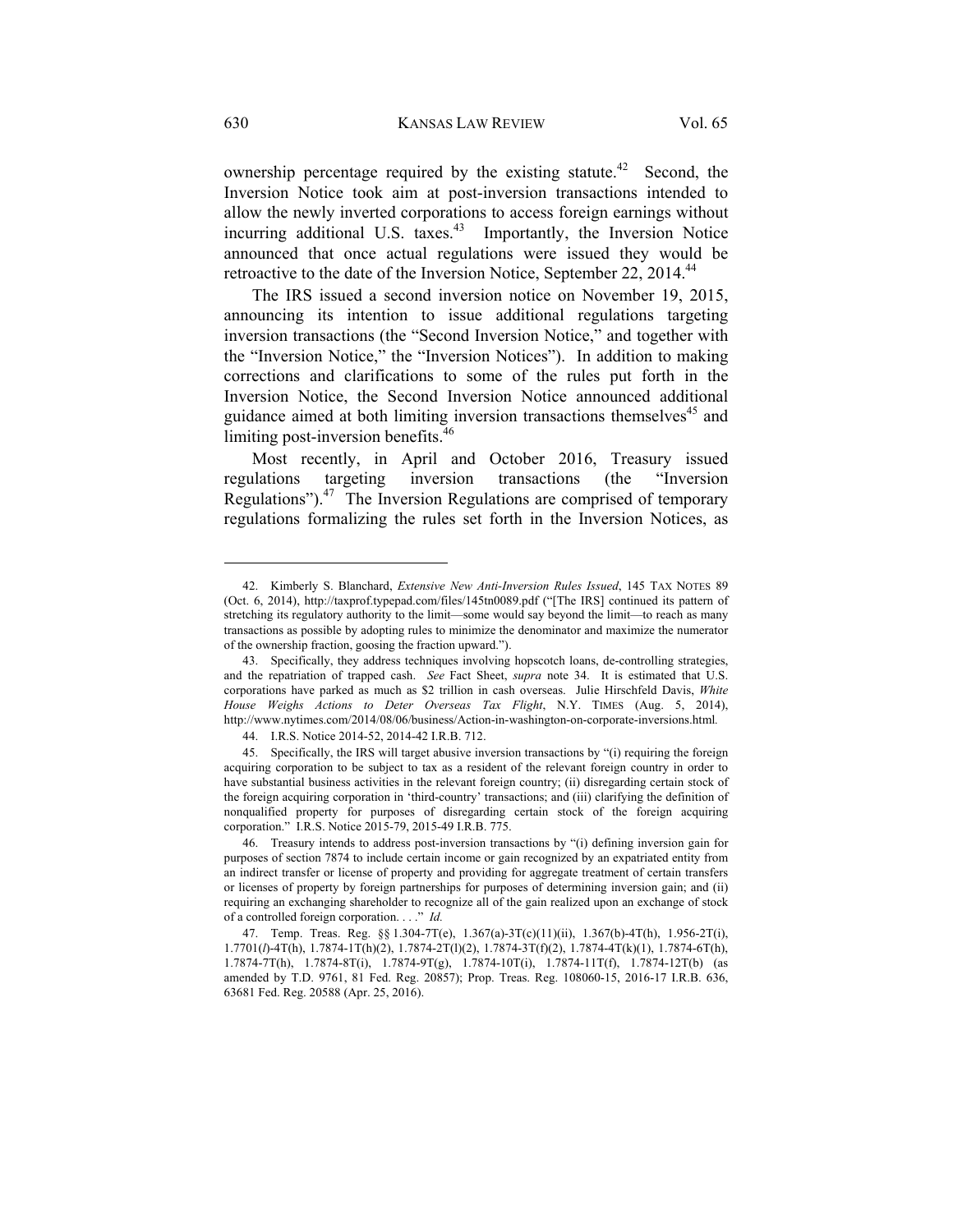well as additional rules not covered in the Inversion Notices.<sup>48</sup> Moreover, as promised in the Second Inversion Notice,<sup>49</sup> Treasury issued proposed regulations targeting one of the primary post-inversion benefits of inversion transactions–earnings stripping.50 Congressional hearings were held regarding the proposed earnings stripping regulations in July  $2016<sup>51</sup>$  and members of the House Ways and Means Committee even urged Treasury not to finalize the regulations without further review, arguing that they could "have a significant adverse impact on the American economy, discouraging investment and hurting American jobs and workers."52 Undeterred, a few weeks later, Treasury finalized a more tailored version of the regulations in October 2016.<sup>53</sup> Earnings stripping is an important post-inversion technique because even after an inversion, a U.S. corporation's U.S.-based businesses are still taxed by the United States at U.S. tax rates. In an attempt to lower the taxes still

 <sup>48.</sup> Temp. Treas. Reg. §§ 1.304-7T(e), 1.367(a)-3T(c)(11)(ii), 1.367(b)-4T(h), 1.956-2T(i), 1.7701(*l*)-4T(h), 1.7874-1T(h)(2), 1.7874-2T(l)(2), 1.7874-3T(f)(2), 1.7874-4T(k)(1), 1.7874-6T(h), 1.7874-7T(h), 1.7874-8T(i), 1.7874-9T(g), 1.7874-10T(i), 1.7874-11T(f), 1.7874-12T(b) (as amended by T.D. 9761, 81 Fed. Reg. 20857).

 <sup>49.</sup> I.R.S. Notice 2015-79, 2015-49 I.R.B. 784 ("The Treasury Department and the IRS expect to issue additional guidance to further limit (i) inversion transactions that are contrary to the purposes of section 7874 and (ii) the benefits of post-inversion tax avoidance transactions. In particular, as described in section 5 of Notice 2014-52, the Treasury Department and the IRS continue to consider guidance to address strategies that avoid U.S. tax on U.S. operations by shifting or 'stripping' U.S.-source earnings to lower-tax jurisdictions, including through intercompany debt. Accordingly, the Treasury Department and the IRS reiterate the requests for comments made in Notice 2014-52.").

 <sup>50.</sup> Prop. Treas. Reg. §§ 1.304-7, 1.367(a)-3, 1.367(b)-4, 1.956-2, 1.7701(l)-4, 1.7874-1, 1.7874-2, 1.7874-3, 1.7874-4, 1.7874-6, 1.7874-7, 1.7874-8, 1.7874-9, 1.7874-10, 1.7874-11, 1.7874-12, 81 Fed. Reg. 20588 (Apr. 8, 2016). Treasury and academic scholars have both conducted studies analyzing the extensive impact that earnings stripping can have on inverted entities. *See* U.S. Dep't Treas., *Report to The Congress on Earnings Stripping, Transfer Pricing and U.S. Income Tax Treaties* (Nov. 2007); Jim Seida & William Wempe, *Effective Tax Rate Changes and Earnings Stripping Following Corporate Inversion*, 57 NAT'L TAX J. 805 (2004) (studying twelve corporate inversions and finding that earnings stripping was the primary mechanism to reduce tax liability). *See also* Steven Solomon, *Corporate Inversions Aren't the Half of It*, N.Y. TIMES (Feb. 9, 2016), http://www.nytimes.com/2016/02/10/business/dealbook/corporate-inversions-arent-the-half-ofit.html ("[T]he bulk of the benefits of an inversion may come not from the lower foreign tax rate but

from substantially reducing taxes on the American subsidiary [through earnings stripping].").

 <sup>51.</sup> IRS, *Treatment of a Certain Interests in Corporations as Stock or Indebtedness; Hearing*, FEDERAL REGISTER (July 14, 2016), https://www.federalregister.gov/documents/2016/06/21/2016- 14734/treatment-of-a-certain-interests-in-corporations-as-stock-or-indebtedness-hearing.

 <sup>52.</sup> *See* David Morgan, *Republicans Asked U.S. Administration Not to Finalize Inversion Rules*, REUTERS BUS. NEWS (Oct. 5, 2016, 1:51 PM), http://www.reuters.com/article/us-usa-taxinversions-idUSKCN12525R.

 <sup>53.</sup> Prop. Treas. Reg. §§ 1.385–3, 1.385–4, 1.752–2, 81 Fed. Reg. 72858 (Oct. 21, 2016). *See* Richard Rubin, *Treasury Announces Final Regulations on Earnings Stripping*, WALL ST. J. (Oct. 13, 2016, 6:40 PM), http://www.wsj.com/articles/treasury-announces-final-regulations-on-earningsstripping-1476392428.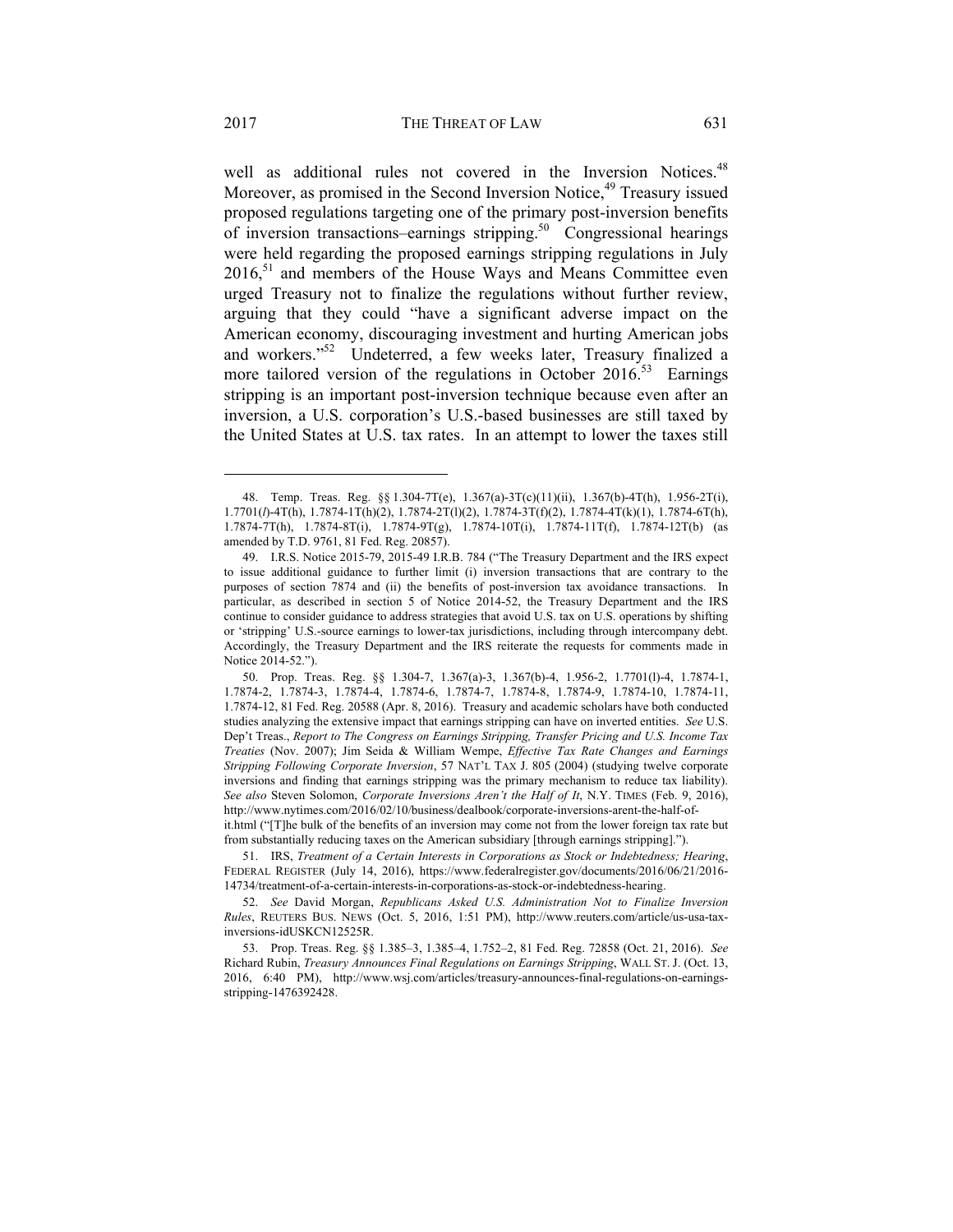owed to the United States, the existing U.S. business units of the inverted corporation borrow large amounts of money from their now-foreign parent. Under pre-existing U.S. tax laws, the U.S. subsidiaries could take deductions for the interest paid to the foreign parents, thereby reducing their U.S. tax liability. The Inversion Regulations are more far reaching than most had anticipated, and practitioners and corporations alike have lamented their overbroad application and dubious statutory authority.<sup>54</sup>

Nevertheless, the Inversion Regulations still pose a substantial, although not insurmountable, roadblock for companies still considering moving their tax headquarters out of the United States.<sup>55</sup> The Kelley Drye & Warren LLP announcement regarding the initial Inversion Notice described the effect as follows:

Treasury clearly has put a monkey wrench in plans no matter how much the companies involved may argue to the contrary. It is simply not possible to blindly stick with plans in light of Treasury's announced intention to find key elements of these planned mergers as illegitimate tax dodges. In the end, it may be that the companies involved are still able to restructure plans and proceed with planned tax inversions perhaps preparing years of litigation with U.S. tax authorities, but the risks and uncertainties for pursuing tax inversions have clearly been raised and that will eventually impact business planning.

In addition to having to execute a transaction imbued with significant uncertainties as to whether tax benefits will be able to be realized, taxpayers that chose not to comply with the Inversion Notices or choose not to comply with the Inversion Regulations may be subject to I.R.C. section  $6662$  understatement penalties.<sup>57</sup> Moreover, taxpayers likely will not be able to challenge the legitimacy of the Inversion Notices or

 <sup>54.</sup> Lynnley Browning & Saleha Mohsin, *Treasury Corporate-Debt Rules Exceed Authority, Tax Lawyers Say*, BLOOMBERG (July 15, 2016, 4:00 AM), http://www.bloomberg.com/news/articles/2016-07-15/treasury-corporate-debt-rules-exceedauthority-tax-lawyers-say.

 <sup>55.</sup> While the Inversion Regulations apply to transactions entered into on or after April 4, 2016, the rules outlined in the Inversion Notice apply to transactions entered into on or after September 22, 2014 and the rules outlined in the Second Inversion Notice apply to transactions entered into on or after November 19, 2016.

 <sup>56.</sup> Kelley Drye Client Advisory, *Tax Inversions: Administrative and Legislative Responses*, KELLEY DRYE  $\&$  WARREN LLP (Oct. 10, 2014), http://www.kelleydrye.com/publications/client\_advisories/0930/\_pdf/style=pdf/client\_advisories\_09 30.pdf*.*

 <sup>57.</sup> Treas. Reg. § 1.6662-3 ("If any portion of an underpayment, as defined in section 6664(a) and §1.6664-2, of any income tax imposed under subtitle A of the Internal Revenue Code that is required to be shown on a return is attributable to negligence or disregard of rules or regulations, there is added to the tax an amount equal to 20 percent of such portion.").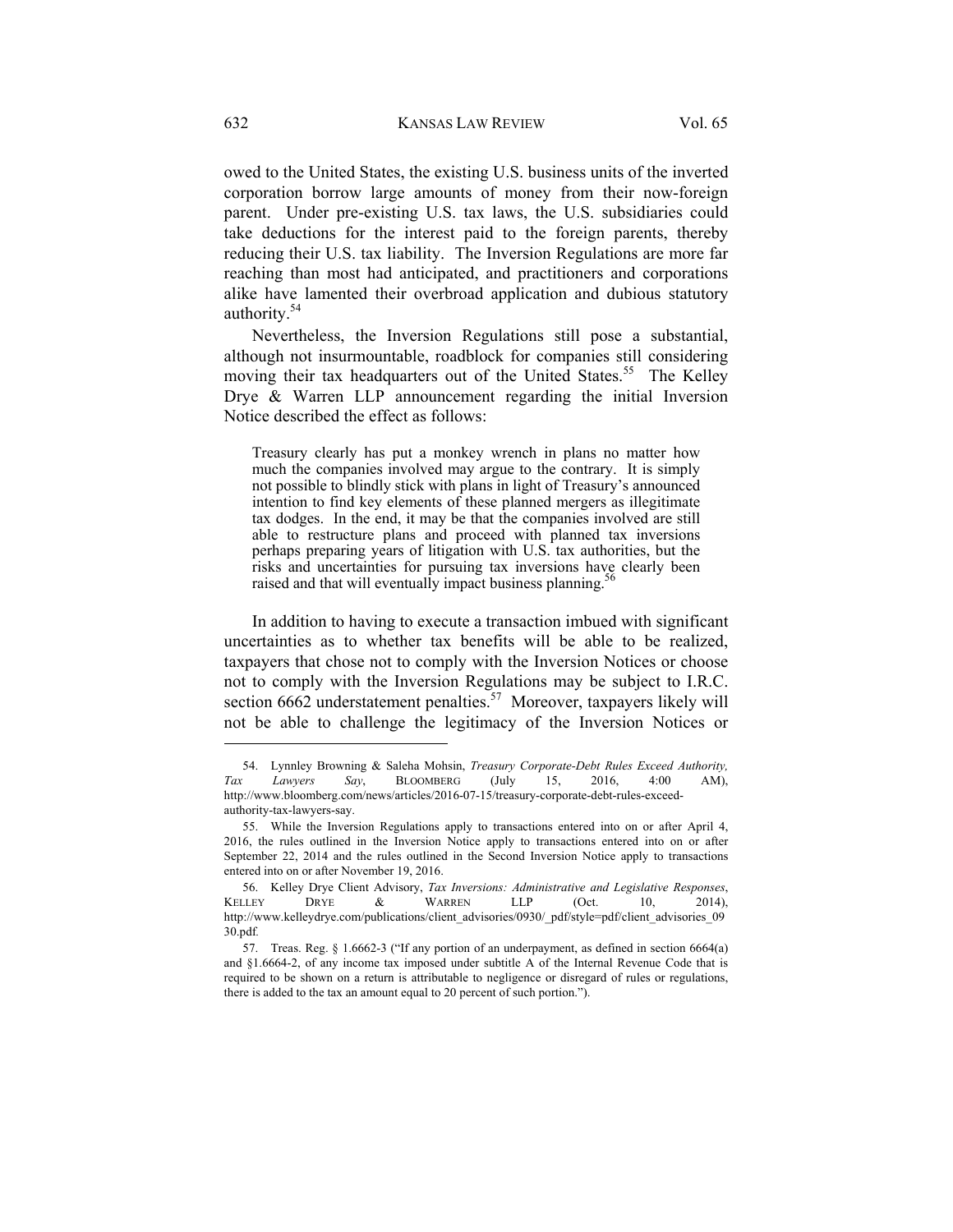Regulations until they file a return, and either sue for a refund or fail to comply with the Inversion Regulations and defend a suit of deficiency by the Internal Revenue Service ("IRS"). Once in court, the taxpayer would then have to be successful in its claim that Treasury exceeded its regulatory authority in issuing the Inversion Notices or Regulations.

Rather than openly defy the Inversion Notices and Regulations, some taxpayers found ways to circumvent them altogether and proceeded with their inversions despite the murky regulatory landscape. For example, Burger King completed its planned inversion by acquiring Canadian company Tim Hortons in December 2014, in part because the new foreign entity has far in excess of the twenty-five percent business activities in Canada necessary to prevent application of the inversion provisions under I.R.C. section 7874.<sup>58</sup> In January 2016, Johnson Controls announced plans to invert by merging with Ireland-based Tyco International Plc.<sup>59</sup> In the Johnson Controls deal, shareholders of the existing U.S. companies were expected to own just shy of the sixty percent ownership threshold necessary to trigger the Inversion Notices and I.R.C. section  $7874.^{60}$ 

In one of the biggest inversion-related standoffs with Treasury, in November 2015, days after issuance of the Second Inversion Notice, Pfizer announced an over \$150 billion inversion deal with Ireland-based Allergan, the maker of Botox.<sup>61</sup> Reportedly, Pfizer and Allergan knew that Treasury would come after them over the transaction, but had no idea that it would issue such far-reaching regulations that essentially gutted many of the planned financial benefits of the merger.<sup>62</sup> In fact, in

 <sup>58.</sup> The deal was projected to save Burger King approximately \$275 million in taxes between 2015 and 2018 according to Wall Street estimates. Kevin Drawbaugh, *Burger King To Save Millions in U.S. Taxes in 'Inversion': Study*, REUTERS (Dec. 11, 2014, 5:31 AM), http://www.reuters.com/article/2014/12/11/us-usa-tax-burgerking-idUSKBN0JP0CI20141211.

Notably, unlike some other potential U.S. corporate inverters, Burger King is already exempt from some of the restrictions because the combined Burger King/Tim Hortons enterprise has substantial Canadian operations. Richard Rubin, *Burger King Deal Advances Amid U.S. Inversion Crackdown*, BLOOMBERG (Sept. 23, 2014, 3:40 PM), http://www.bloomberg.com/news/articles/2014-09-23/lewtries-to-limit-tax-cut-deals-with-inversion-crackdown*.*

 <sup>59.</sup> Andrew Sorkin, *A Tidal Wave of Corporate Migrants Seeking (Tax) Shelter*, N.Y. TIMES (Jan. 25, 2016), http://www.nytimes.com/2016/01/26/business/dealbook/a-tidal-wave-of-corporatemigrants-seeking-tax-shelter.html.

 <sup>60.</sup> *Id.* ("[T]he Treasury Department implemented a rule that an American company could not complete an inversion if it owned more than 60 percent of the combined company; Johnson Controls will own 56 percent of the combined company.").

 <sup>61.</sup> Jonathan D. Rockoff & Dana Mattioli, *Pfizer, Allergan Agree on Historic Merger Deal*, WALL ST. J. (Nov. 22, 2015, 7:48 PM), http://www.wsj.com/articles/pfizer-allergan-on-cusp-ofmerger-deal-1448217490.

 <sup>62.</sup> Michael J. de la Merced & Leslie Picker, *Pfizer and Allergan Are Said to End Merger as Tax Rules Tighten*, N.Y. TIMES (Apr. 5, 2016),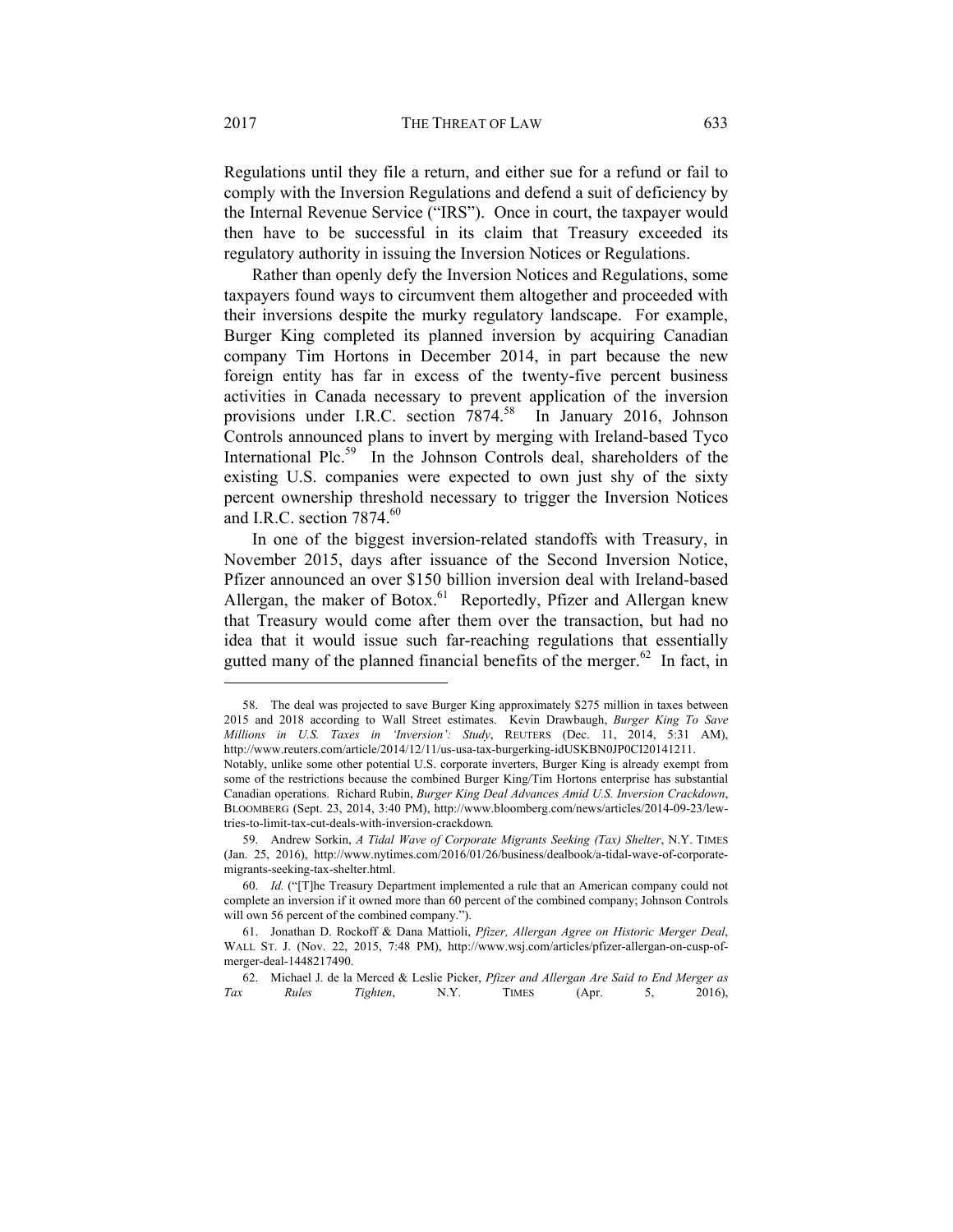a clear victory for Treasury, within twenty-four hours of the issuance of the Inversion Regulations, Pfizer terminated the planned merger with Allergan, even though it had to pay a \$400 million break-up fee.<sup>63</sup>

Notwithstanding Treasury's "victory" over Pfizer, at least five other planned inversions remained on-track to close in 2016,<sup>64</sup> although all comply with the Inversion Regulations. $65$  The persistence of inversion deals, even in the face of the Inversion Regulations, underscores the necessity of congressional involvement for any permanent solution, should one be desired. $66$  In fact, when issuing the Inversion Regulations, Secretary Lew again implored Congress to tackle the inversion issue.<sup>67</sup> As it impatiently waits for Congress to respond, Treasury has announced it will continue to expand its regulatory reach as far as possible in order to cast as large of a shadow as it can on these transactions, even if it is ultimately not able to stop them entirely.<sup>68</sup>

# III. THE MUSCLE BEHIND THE THREAT: TREASURY'S BROAD REGULATORY POWERS

In order to be valid, all agency issued regulations, including regulations issued by Treasury, must be promulgated pursuant to a

http://www.nytimes.com/2016/04/06/business/dealbook/tax-inversion-obama-treasury.html?\_r=0.

 <sup>63.</sup> Jeffrey McCracken, *Pfizer to Terminate \$160 Billion Merger With Allergan,* BLOOMBERG (Apr. 5, 2016, 8:24 PM), http://www.bloomberg.com/news/articles/2016-04-06/pfizer-allergan-planto-mutually-end-merger-cnbc-reports.

 <sup>64.</sup> Amy Thomson, *Pfizer-Allergan's Tie-Up Isn't the Only Inversion in Town*, BLOOMBERG (Apr. 5, 2016, 4:00 PM), http://www.bloomberg.com/news/articles/2016-04-05/pfizer-allergan-s-tieup-isn-t-the-only-inversion-in-town?nl=dealbook&emc=edit\_dlbkam\_20160406.

 <sup>65.</sup> For instance, by structuring to avoid triggering the thresholds for application of the inversion provisions.

 <sup>66.</sup> Sorkin, *supra* note 59 ("By my count, based on a series of conversations with investment bankers, there are probably at least another dozen deals of meaningful size being negotiated in the pipeline. The question is what it will take for Congress to not only take notice, but to pass legislation to thwart this steady corporate migration.").

 <sup>67.</sup> Press Release, U.S. Dep't of the Treasury, Remarks by Treasury Sec'y Jacob J. Lew on a Press Conference Call Regarding Announcement on Corporate Tax Inversions (Apr. 4, 2016) [hereinafter Press Release, Remarks by Treasury] ("Congress should not wait to act as inversions continue to erode our tax base. Only congressional action can fully address inversion transactions, and I urge Congress to act this year."), https://www.treasury.gov/press-center/pressreleases/Pages/jl0406.aspx. *See also* Press Release, U.S. Dep't of the Treasury, Fact Sheet: Additional Treasury Actions to Rein in Corporate Tax Inversions (Nov. 19, 2015), https://www.treasury.gov/press-center/press-releases/Pages/jl0281.aspx ("Only legislation can decisively stop inversions.").

 <sup>68.</sup> Press Release, Remarks by Treasury, *supra* note 67 ("We will continue to explore additional ways to limit inversions. But only new anti-inversion legislation can stop these transactions. Until that time, creative accountants and lawyers will continue to seek new ways for companies to move their tax residences overseas and avoid paying taxes here at home.").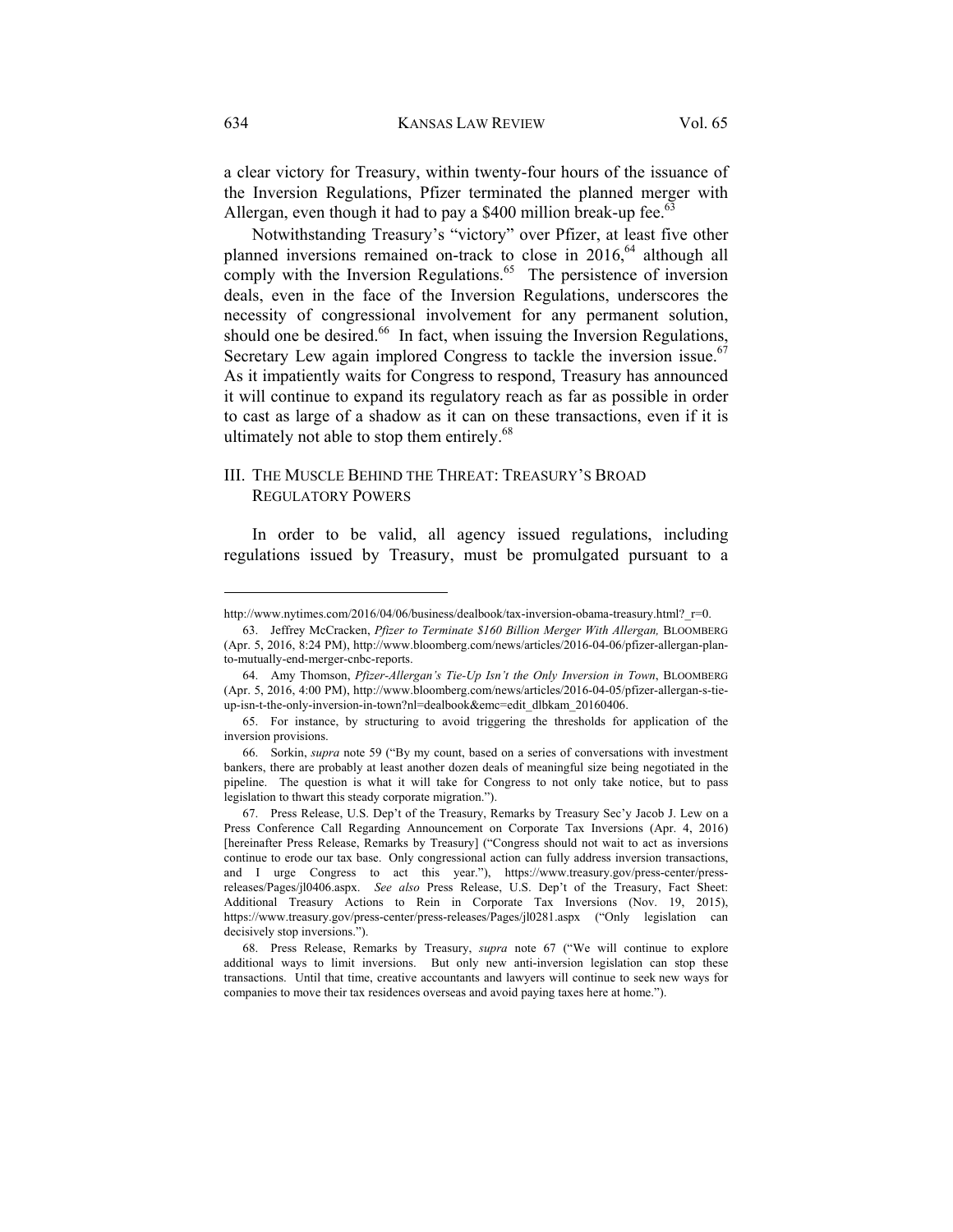delegation of authority by Congress.<sup>69</sup> I.R.C. section 7805(a) grants Treasury broad regulatory powers by authorizing it to provide "all needful rules and regulations" necessary to enforce the Internal Revenue Code. Moreover, a great number of provisions in the Internal Revenue Code also contain specific grants of statutory authority for Treasury to issue corresponding regulations.<sup>70</sup> Treasury regulations are generally presumed to carry the force of law if they implement the underlying statute in a reasonable manner.<sup>71</sup> The Supreme Court has stated that this delegation of regulatory authority is necessary in order to ensure the rules are written by "masters of the subject," who are "responsible for putting the rules into effect." $72$ 

Moreover, although Treasury regulations are now presumed to be prospective in application,<sup>73</sup> under I.R.C. section 7805(b) Treasury can make any regulation effective as early as the date of a notice of intention to issue regulations (without any special cause) or if the regulation is intended to "prevent abuse," it may be retroactive to any date deemed necessary by Treasury.<sup>74</sup> This gives Treasury latitude to issue binding regulations that are retroactive in nature before they have undergone notice and comment. Under the Administrative Procedure Act ("APA"), nonbinding proposed regulations are supposed to be issued pursuant to notice and comment and, after proper consideration of public input, final prospective binding regulations are issued.<sup>75</sup> Treasury's specific statutory grant of retroactive authority, however, supersedes the APA's general regulatory requirements.<sup>76</sup>

 <sup>69.</sup> City of Arlington v. F.C.C., 133 S. Ct. 1863, 1882 (2013).

 <sup>70.</sup> *See, e.g.*, I.R.C. § 301(e)(4) (Distributions of Property) ("The Secretary shall prescribe such regulations as may be necessary or appropriate to carry out the purposes of this subsection."); § 385(a) (Treatment of certain interests in corporations as stock or indebtedness) ("The Secretary is authorized to prescribe such regulations as may be necessary or appropriate to determine whether an interest in a corporation is to be treated for purposes of this title as stock or indebtedness (or as in part stock and in part indebtedness).");  $\S$  1092(c)(4)(H) (Exception for certain straddles) ("The Secretary shall prescribe such regulations as may be necessary or appropriate to carry out the purposes of this paragraph. Such regulations may include modifications to the provisions of this paragraph which are appropriate to take account of changes in the practices of option exchanges or to prevent the use of options for tax avoidance purposes.").

 <sup>71.</sup> Nat'l Muffler Dealers Ass'n, Inc. v. United States, 440 U.S. 472, 476–77 (1979).

 <sup>72.</sup> *Id.* at 477 (citing United States v. Moore, 95 U.S. 760, 763 (1878)).

 <sup>73.</sup> Prior to the passage of I.R.C. § 7805 in 1996, all Treasury regulations could apply to transactions executed prior to their enactment, subject to "abuse of discretion."

 <sup>74.</sup> Congress did not define "abuse" thus leaving open the question of whether Treasury is also able to unilaterally decide when "abuse" is occurring. *See generally*, Shannon Weeks McCormack, *Tax Abuse According to Whom?*, 15 FLA. TAX REV. 1 (2013).

 <sup>75.</sup> *See* 5 U.S.C.S. § 553(b)–(c) (2016).

 <sup>76.</sup> *See, e.g.*, Morton v. Mancari, 417 U.S. 535, 550–51 (1974) ("Where there is no clear intention otherwise, a specific statute will not be controlled or nullified by a general one, regardless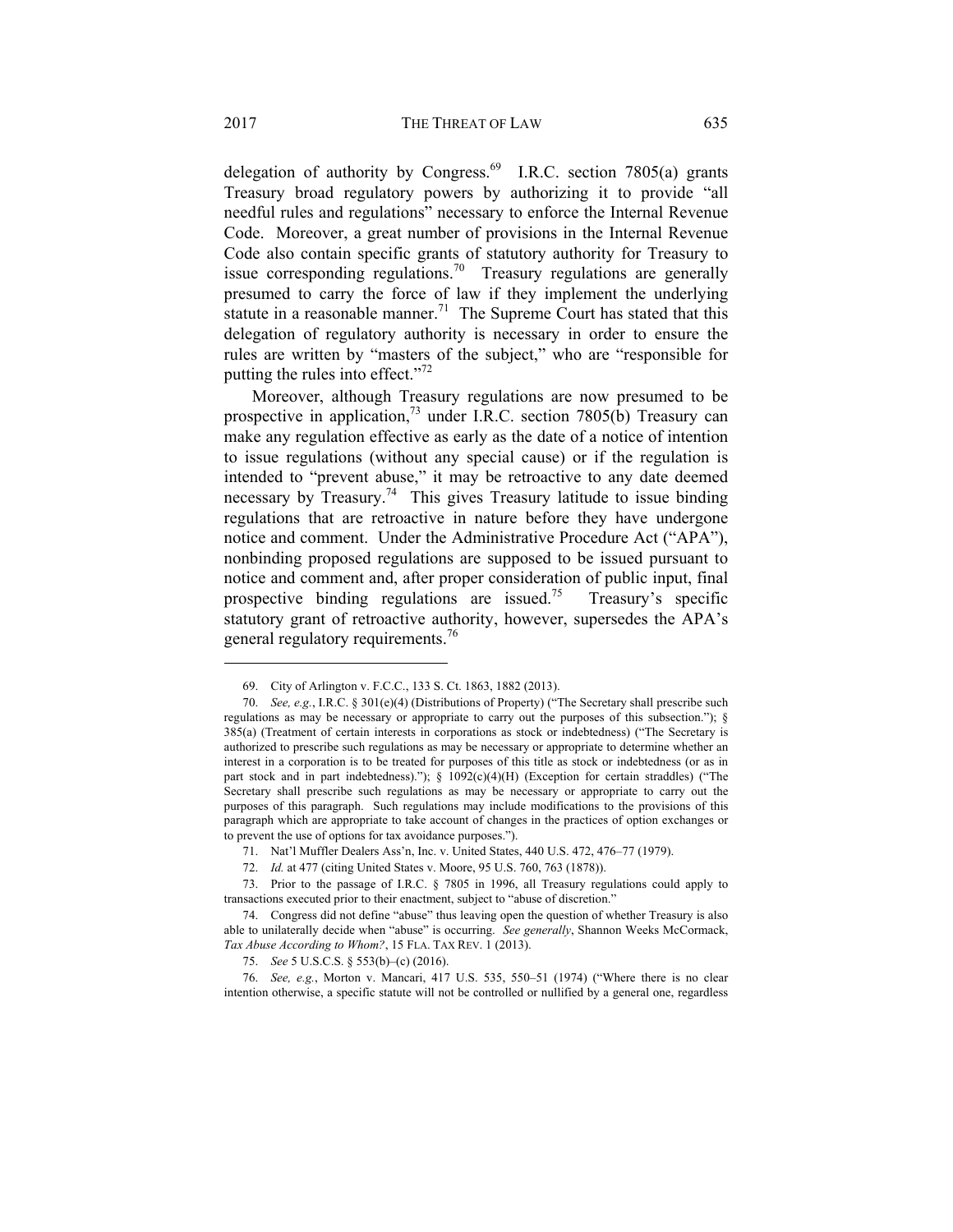636 KANSAS LAW REVIEW Vol. 65

Thus, Treasury's broad regulatory powers strengthen its power to wield a threat of law in two ways. First, because Congress has explicitly given Treasury broad general regulatory powers under I.R.C. section 7805(a), even when Congress has not enacted a specific delegation of authority to Treasury with respect to a tax statute, Treasury is often nevertheless able to issue legally binding regulations. For analytical purposes, the question then is not typically *whether* Treasury has authority to regulate a specific matter, but rather what the proper scope of the authority should be.

Most of Treasury's regulations derive their authority from the general delegation under I.R.C. section 7805.<sup>77</sup> Moreover, even if a specific delegation exists with respect to a particular topic, that authority is merely in addition to, and not in lieu of, the general regulatory authority granted to Treasury under I.R.C. section 7805.78 With respect to the Inversion Notices and Regulations, Congress has explicitly given Treasury broad regulatory authority under I.R.C. section 7874.<sup>79</sup> Because Congress has explicitly handed over significant rulemaking power to Treasury, the line between overreaching by Treasury and a legitimate delegation of authority by Congress is blurry at best. This makes it much more difficult for a taxpayer to determine *ex ante* whether it will be able to mount a successful legal claim that Treasury has overstepped its regulatory limits. If taxpayers are truly unclear about the legitimacy of their legal challenges, rather than engage in protracted and expensive litigation with the IRS, they may choose to simply comply with (or structure around) the dubious regulation. $80$ 

of the priority of enactment.").

 <sup>77.</sup> Blanchard, *supra* note 18, at 5.

 <sup>78.</sup> *Id.*

 <sup>79.</sup> I.R.C. § 7874(g) ("The Secretary shall provide such regulations as are necessary to carry out this section, including regulations providing for such adjustments to the application of this section as are necessary to prevent the avoidance of the purposes of this section, including the avoidance of such purposes through — (1) the use of related persons, pass-through or other noncorporate entities, or other intermediaries, or (2) transactions designed to have persons cease to be (or not become) members of expanded affiliated groups or related persons.").

 <sup>80.</sup> Interestingly, in August of 2016, not taxpayers, but rather the United States Chamber of Commerce and the Texas Association of Business, filed a lawsuit against the IRS challenging the validity of the temporary Inversion Regulations issued in April of 2016. Complaint at 1, Chamber of Commerce v. I.R.S., No. 1:16-cv-944, W.D. Tex. (Aug. 4, 2016), http://www.chamberlitigation.com/sites/default/files/cases/files/16161616/Complaint%20— %20Chamber%20of%20Commerce%20v.%20IRS%20%28USDC%20-

<sup>%20</sup>Western%20District%20of%20Texas%29\_0.pdf. It is unclear, however, if the suit will survive the anticipated procedural hurdles, such as the Anti-Injunction Act. *See infra* Part IV.A. *See also* Alison Bennett *Lawsuit on IRS Inversion Rules May Be 'Fascinating' Battle*, BLOOMBERG BNA (Aug. 11, 2016), https://www.bna.com/lawsuit-irs-inversion-n73014446237/.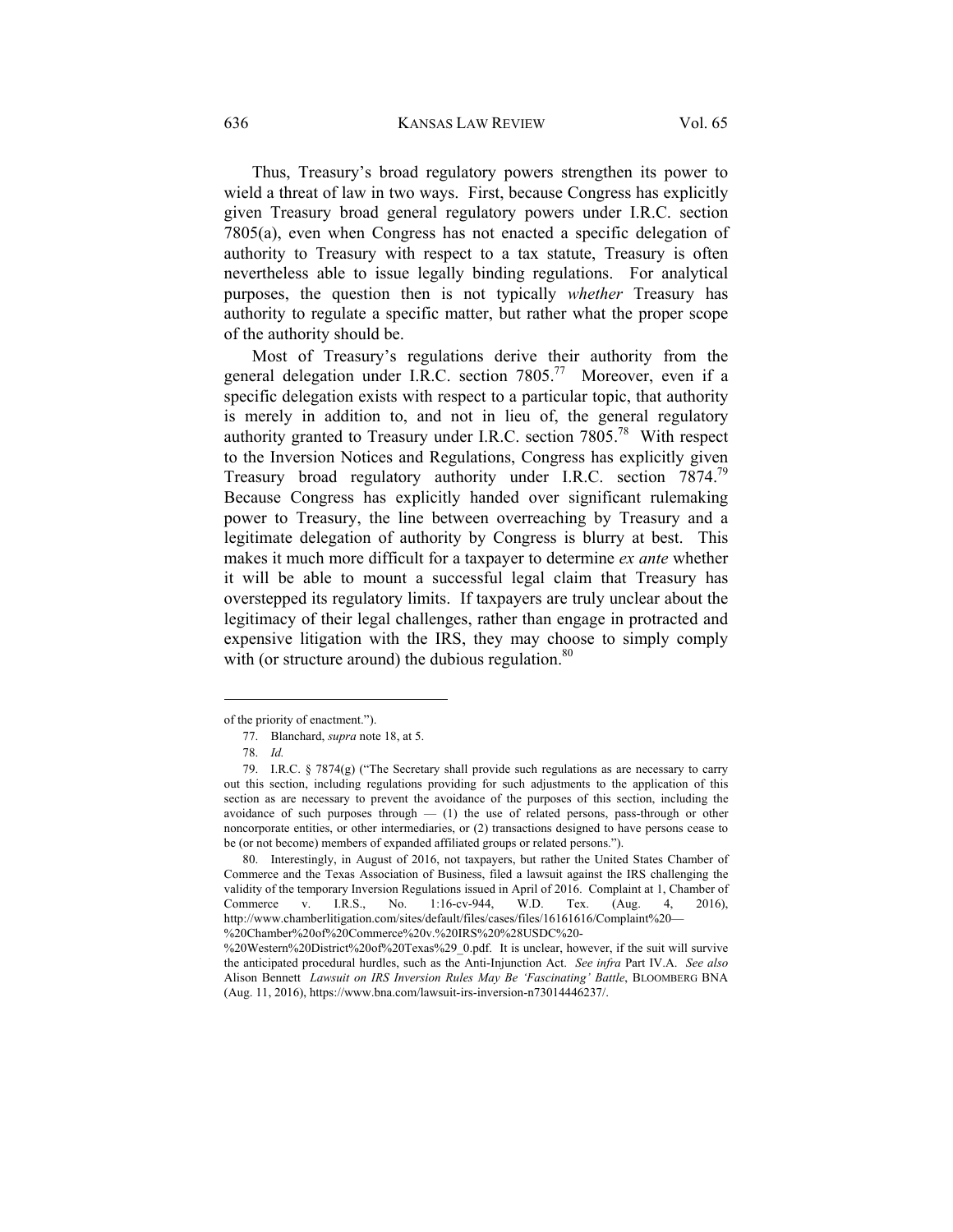#### 2017 **THE THREAT OF LAW** 637

Second, because I.R.C. section 7805(b) allows Treasury to backdate regulations retroactively to the date "on which any notice substantially describing the expected contents of any temporary, proposed, or final regulation is issued to the public," Treasury is able to easily engage in retroactive rule making through the use of notices. Indeed, both of the Inversion Notices explicitly provide that any regulations issued pursuant to the notices will be made retroactive to the date of the respective notices.<sup>81</sup> As a result, Treasury is able to strengthen its threat of law because although a notice itself may not carry with it the force of law, to the extent that it substantially describes regulations that are intended to be issued at some future date, the notice is imbued with a pseudo force of law. Taxpayers must in many ways treat a notice with increased deference because at some future date, if final regulations described in the notice are issued, the full legal force of those regulations may be retroactive to the notice date. Treasury's ability to threaten a retroactively effective force of law compels taxpayers to comply with regulations described in a notice in the same way as they would a duly issued final regulation, because ultimately the penalty, audit, and litigation risks may be similar. $82$ 

# IV. CONFRONTING THE THREAT: JUDICIAL LIMITATIONS TO CHALLENGING TREASURY'S ABUSE OF POWER

With respect to most administrative agencies, if an affected constituent is displeased with a proposed regulation, it has the right to bring a pre-enforcement action against the agency the day the regulation is promulgated. $83$  APA section 704 provides plaintiffs "a cause of action to challenge 'final agency action,' which includes issuing temporary as well as final regulations", and APA section 702 "waives sovereign immunity for actions seeking relief 'other than money damages' for any 'person suffering legal wrong because of agency action, or adversely affected or aggrieved by agency action within the meaning of a relevant

 <sup>81. 2014-42</sup> I.R.B. 712; 2015-49 I.R.B. 775.

 <sup>82.</sup> *See infra* discussions in Part IV.

 <sup>83.</sup> Kristin E. Hickman, *A Problem of Remedy: Responding to Treasury's (Lack of) Compliance with Administrative Procedure Act Rulemaking Requirements*, 76 GEO. WASH. L. REV. 1153, 1162 (2008) (*citing* James T. O'Reilly, ADMINISTRATIVE RULEMAKING § 13:1 (2d ed. 2007) ("Pre-enforcement injunction actions sometimes are begun the very day that an agency rule is promulgated, with a request that the implementation of the rule be enjoined and that the court stay the effective date of the rule pending outcome of the litigation.")); Richard J. Pierce, Jr. et al., ADMINISTRATIVE LAW AND PROCESS § 5.7.4. (4th ed. 2004) ("In many circumstances, however, a party displeased with a regulation would prefer to wait and to challenge all aspects of that regulation in a proceeding in which that regulation is applied.").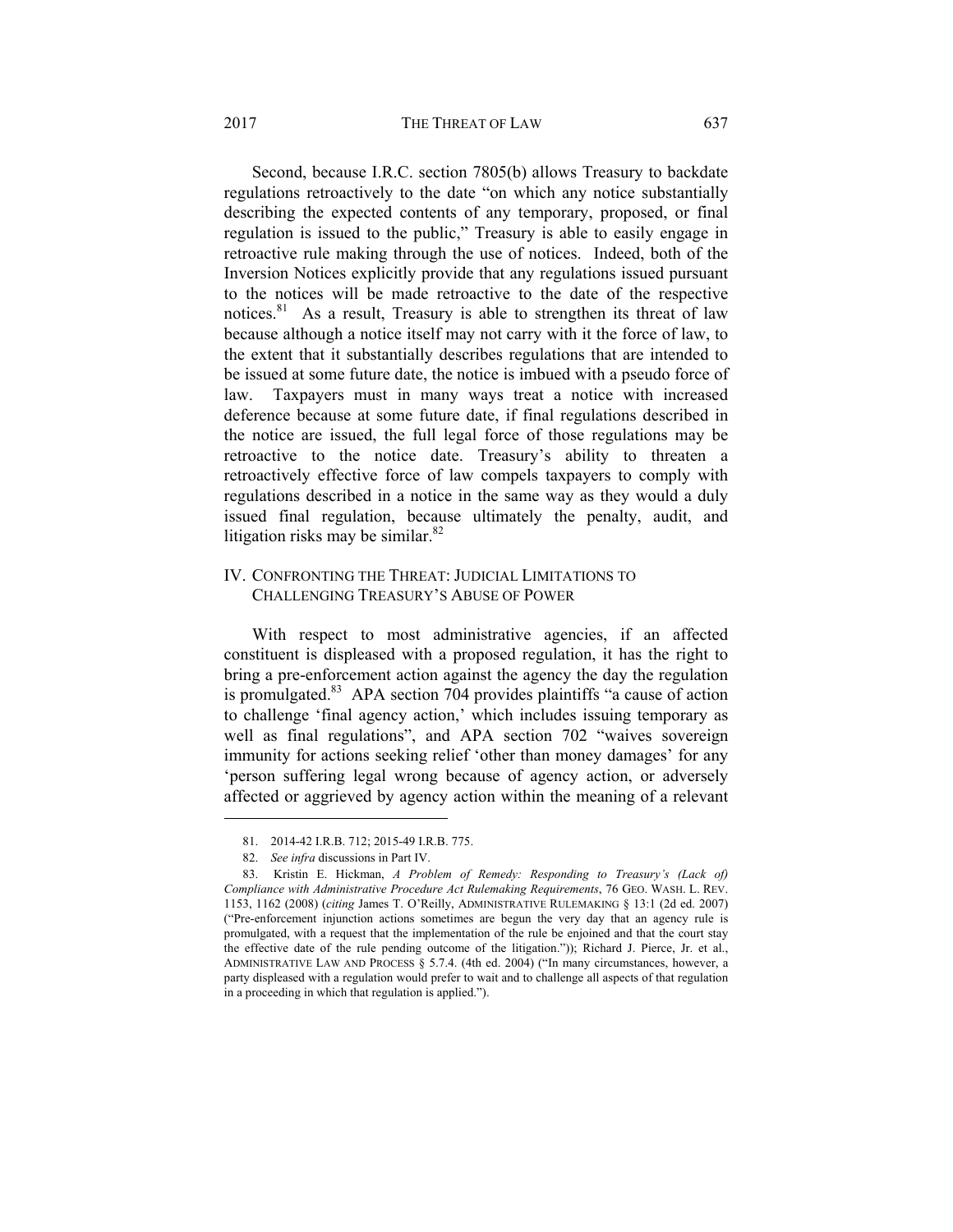statute.<sup>"84</sup> The Supreme Court held in *Abbott Labs. v. Gardner*<sup>85</sup> that a plaintiff has standing prior to the enforcement of a regulation by an agency in instances where the plaintiff is the subject of the regulation and risks penalties if it fails to comply. Since *Abbott*, courts have regularly allowed judicial review of pre-enforcement regulatory actions in a variety of circumstances.<sup>86</sup>

However, because the specific statutory standing rules under I.R.C. section 7421 and the Declaratory Judgment Act ("DJA") $87$  applicable to tax cases supersede the APA, pre-enforcement judicial review of Treasury's regulatory actions is extremely difficult and uncommon.<sup>88</sup> Moreover, even if a taxpayer survives I.R.C. section 7421 and DJA challenges, there would remain significant hurdles in the Article III justiciability doctrines to overcome. As a result, most challenges to Treasury regulations occur in one of two postures. The first is in refund litigation, where a taxpayer has paid the applicable taxes and penalties owed pursuant to the challenged regulation and then sues for a refund. The second is when after reviewing the taxpayer's filings the IRS assesses a deficiency against a taxpayer for failing to follow the challenged regulation, and the taxpayer challenges the deficiency.

### *A. Section 7421 and the Declaratory Judgment Act*

I.R.C. section 7421 (also known as the "Anti-Injunction Act") provides that, subject to limited exceptions, "no suit for the purpose of restraining the assessment or collection of any tax shall be maintained in any court by any person, whether or not such person is the person against whom such tax was assessed."<sup>89</sup> This rule has been interpreted broadly to apply not only to the "assessment or collection" of taxes, but also to any activities that have the potential to or are intended to lead to the

 <sup>84.</sup> Hickman, *supra* note 83, at 1162–63.

 <sup>85.</sup> Abbott Labs. v. Gardner, 387 U.S. 136, 154 (1967).

 <sup>86.</sup> Hickman, *supra* note 83, at 1163.

 <sup>87. 28</sup> U.S.C.S. § 2201 (2000).

 <sup>88.</sup> Hickman, *supra* note 83, at 1174 ("In other words, consistent with scholarly expectations, the limitations posed by I.R.C. § 7421, the DJA, and judicial interpretations thereof have created a climate that simply disfavors allowing courts to remedy legal wrongs in the tax context through preenforcement review. Thus, in this climate, even where courts might be inclined to interpret I.R.C. § 7421 and the DJA to allow pre-enforcement APA procedural challenges against Treasury regulations to proceed, they may nevertheless decline jurisdiction on other more general grounds.").

 <sup>89.</sup> I.R.C. § 7421 contains limited procedural and substantive exceptions. Hickman, *supra* note 83, at 1165 (For example, judicial review is permitted if the IRS fails to send a notice of deficiency prior to collection or if a taxpayer is seeking a determination of whether he or she is an employee for employment tax purposes).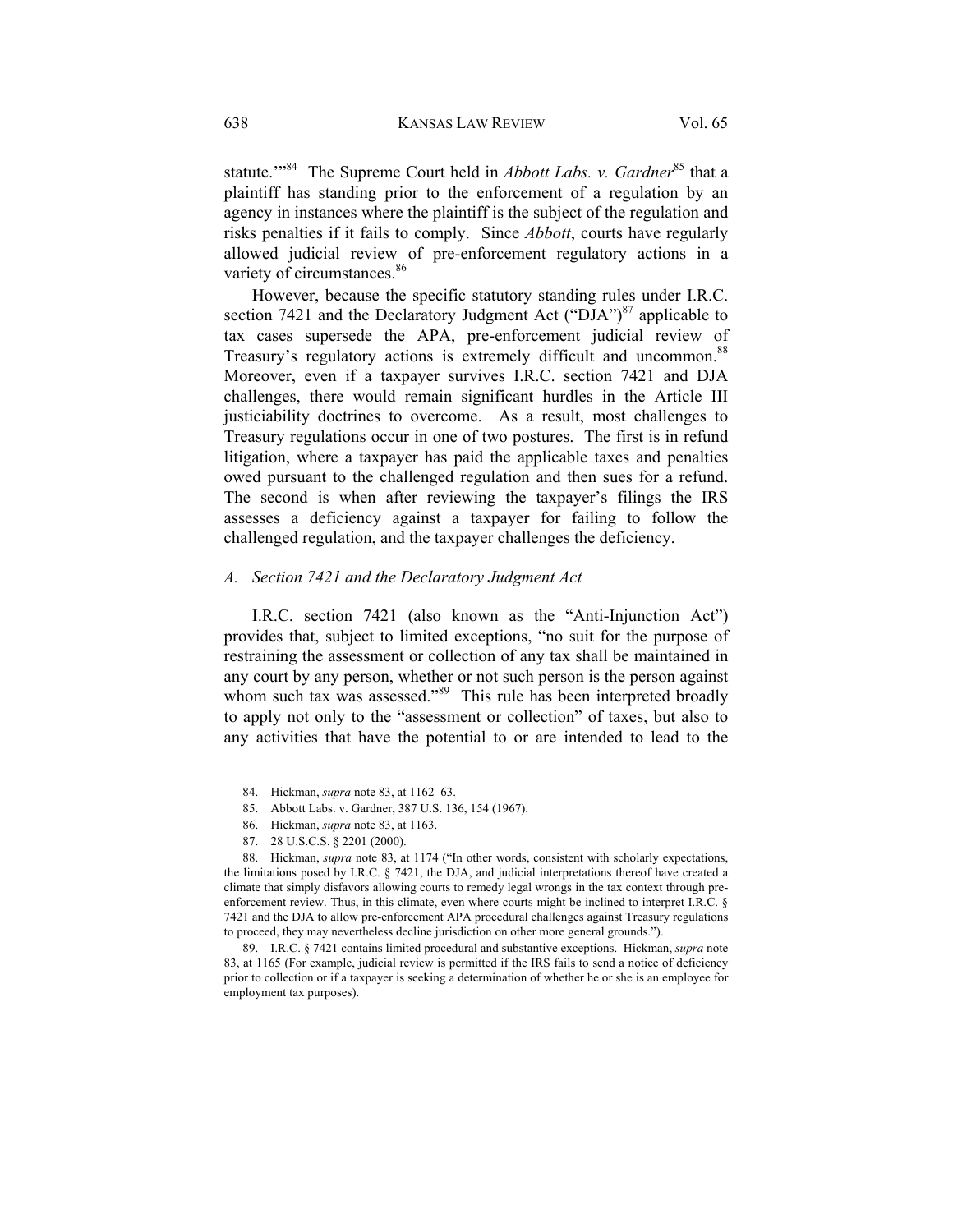assessment or collection of taxes.<sup>90</sup> It has also been held to apply with respect to constitutional claims. $91$  Likewise, the DJA provides that courts are prohibited from issuing declaratory judgments "with respect to Federal taxes," with limited exceptions. $92$  Courts have routinely held that the DJA and I.R.C. section 7421 are coextensive. $93$ 

Although the legislative history is sparse, in *Enochs v. Williams Packing & Navig. Co.*, the Supreme Court announced that the "manifest purpose of [I.R.C. section] 7421(a) is to permit the United States to assess and collect taxes alleged to be due without judicial intervention, and to require that the legal right to the disputed sums be determined in a suit for refund" in order to ensure "the United States is assured of prompt collection of its lawful revenue."<sup>94</sup> It further held that only if it is "apparent that, under the most liberal view of the law and the facts, the United States cannot establish its claim," and "the taxpayer would suffer irreparable injury if collection were effected" may a suit for an injunction be maintained.<sup>95</sup> The Court further emphasized that "[t]o require more than good faith on the part of the Government would unduly interfere with a collateral objective of the [Anti-Injunction] Act—protection of the collector from litigation pending a suit for refund."<sup>96</sup>

Thus, even under this so-called "*Williams Packing* exception," courts are only permitted to consider a pre-enforcement review if both the requirements of no colorable claim and irreparable injury are satisfied.<sup>97</sup> Importantly, under the second requirement, courts have consistently held that taxpayers' claims of irreparable harm are undermined by the fact they can pay the tax and sue for refund.<sup>98</sup> Accordingly, even if Treasury completely disregarded the express provisions of the Code and had little

 <sup>90.</sup> For these purposes pre-enforcement review has also been denied with respect to the collection of penalties, which were held to be part of the "tax" under § 7421. *See, e.g.*, Mobile Republican Assembly v. United States, 353 F.3d 1357, 1362 (11th Cir. 2003).

 <sup>91.</sup> *See, e.g.*, Alexander v. 'Americans United' Inc., 416 U.S. 752, 759 (1974) ("[D]ecisions of this Court make it unmistakably clear that the constitutional nature of a taxpayer's claim . . . is of no consequence under the Anti-Injunction Act.").

 <sup>92. 28</sup> U.S.C. § 2201(a) (2016). Exceptions include certain declaratory judgments in bankruptcy and for qualification of tax-exempt status.

 <sup>93.</sup> Hickman, *supra* note 83, at 1166. *See*, *e.g.*, Ambort v. United States, 392 F.3d 1138, 1140 (10th Cir. 2004); Sigmon Coal Co. v. Apfel, 226 F.3d 291, 300–01 (4th Cir. 2000).

 <sup>94. 370</sup> U.S. 1, 7 (1962).

 <sup>95.</sup> *Id*.

 <sup>96.</sup> *Id.* at 7–8.

 <sup>97.</sup> Hickman, *supra* note 83, at 1170–1. *See, e.g.*, Alexander v. 'Americans United' Inc., 416 U.S. 752, 758 (1974).

 <sup>98.</sup> Hickman, *supra* note 83, at 1171. *See*, *e.g.*, United States v. Am. Friends Serv. Comm. et al., 419 U.S. 7, 11 (1974).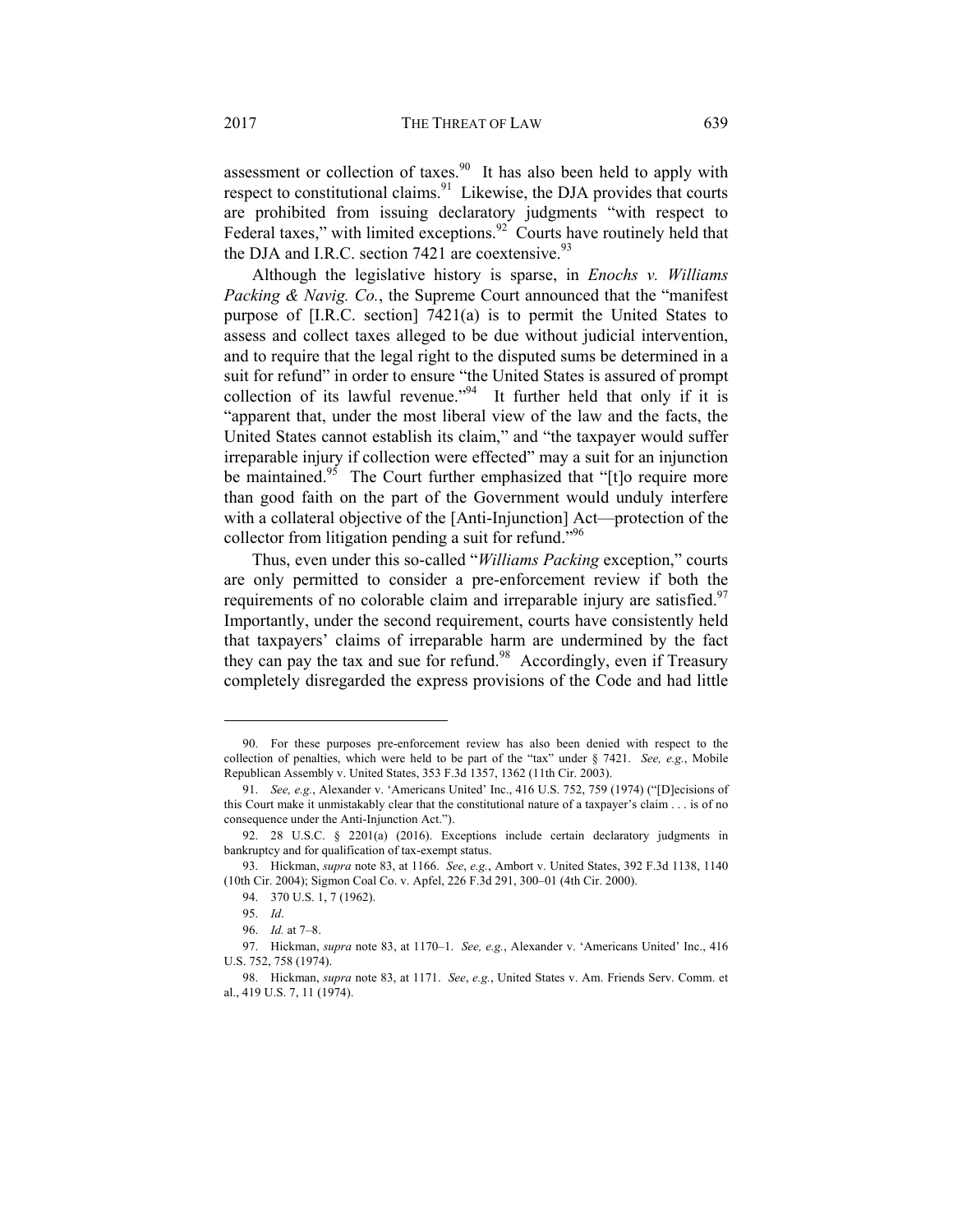to no factual basis for its actions, under the second prong a taxpayer *still* would have a nearly impossible case for gaining pre-enforcement relief.<sup>99</sup>

#### *B. Justiciability Limitations*

Even if a taxpayer survives I.R.C. section 7421 and DJA challenges, there would remain significant hurdles in the Article III justiciability doctrines to overcome. Because most pre-enforcement cases are blocked by I.R.C. section 7421 and the DJA, courts rarely deal with the more general issues of standing and ripeness as they relate to Treasury regulations: "Nevertheless, several judicial opinions that do tread such ground reinforce the unavailability of pre-enforcement judicial review for Treasury regulations by accepting what appears to be a more restrictive view of standing or ripeness doctrine in tax cases as opposed to other areas of administrative law."<sup>100</sup>

Article III requires that a taxpayer satisfy the basic case or controversy standing requirements.<sup>101</sup> If a taxpayer is merely subject to a notice and Treasury has not issued any actual regulations yet, then clearly ripeness and finality doctrines are problematic for the taxpayer.<sup>102</sup> Moreover, at a minimum to have standing in compliance with Article III, the plaintiff must have suffered an injury in fact, there must be a causal relationship between the harm and the complained action, and it must be likely that the injury can be redressed by a favorable decision.<sup>103</sup> With respect to the Inversion Notices, and even the Inversion Regulations, Article III's "injury in fact" requirements pose a significant hurdle for taxpayers wanting to bring a direct APA challenge without having to engage in a transaction to which the regulations would apply.<sup>104</sup>

 <sup>99.</sup> In *Nat'l Fed'n of Indep. Bus. v. Sebelius*, the Supreme Court did find I.R.C. § 7421 did not prevent the constitutional challenge of the patient mandate in the Patient Protection and Affordable Care Act because the shared patient responsibility constitutes a penalty, and not a tax, for purposes of the statute. 132 S. Ct. 2566, 2583–84 (2012).

 <sup>100.</sup> Hickman, *supra* note 83, at 1174.

 <sup>101.</sup> Lujan v. Defenders of Wildlife, 504 U.S. 555, 560 (1992) ("One of those landmarks, setting apart the 'Cases' and 'Controversies' that are of the justiciable sort referred to in Article III— 'serv[ing] to identify those disputes which are appropriately resolved through the judicial process,'—is the doctrine of standing. Though some of its elements express merely prudential considerations that are part of judicial self-government, the core component of standing is an essential and unchanging part of the case-or-controversy requirement of Article III.") (internal citations omitted).

 <sup>102.</sup> *See* Cohen v. United States, 578 F.3d 1, 7, 14 (D.C. Cir. 2009).

 <sup>103.</sup> *Lujan*, 504 U.S. at 560–61 (internal citations omitted).

 <sup>104.</sup> Patrick J. Smith, *Standing Issues in Direct APA Challenges to Tax Regulations*, 149 TAX NOTES 1033, 1037 (Nov. 23, 2015) ("The government will most likely rely on the injury-in-fact requirement in arguing that taxpayers bringing direct APA challenges to tax regulations in district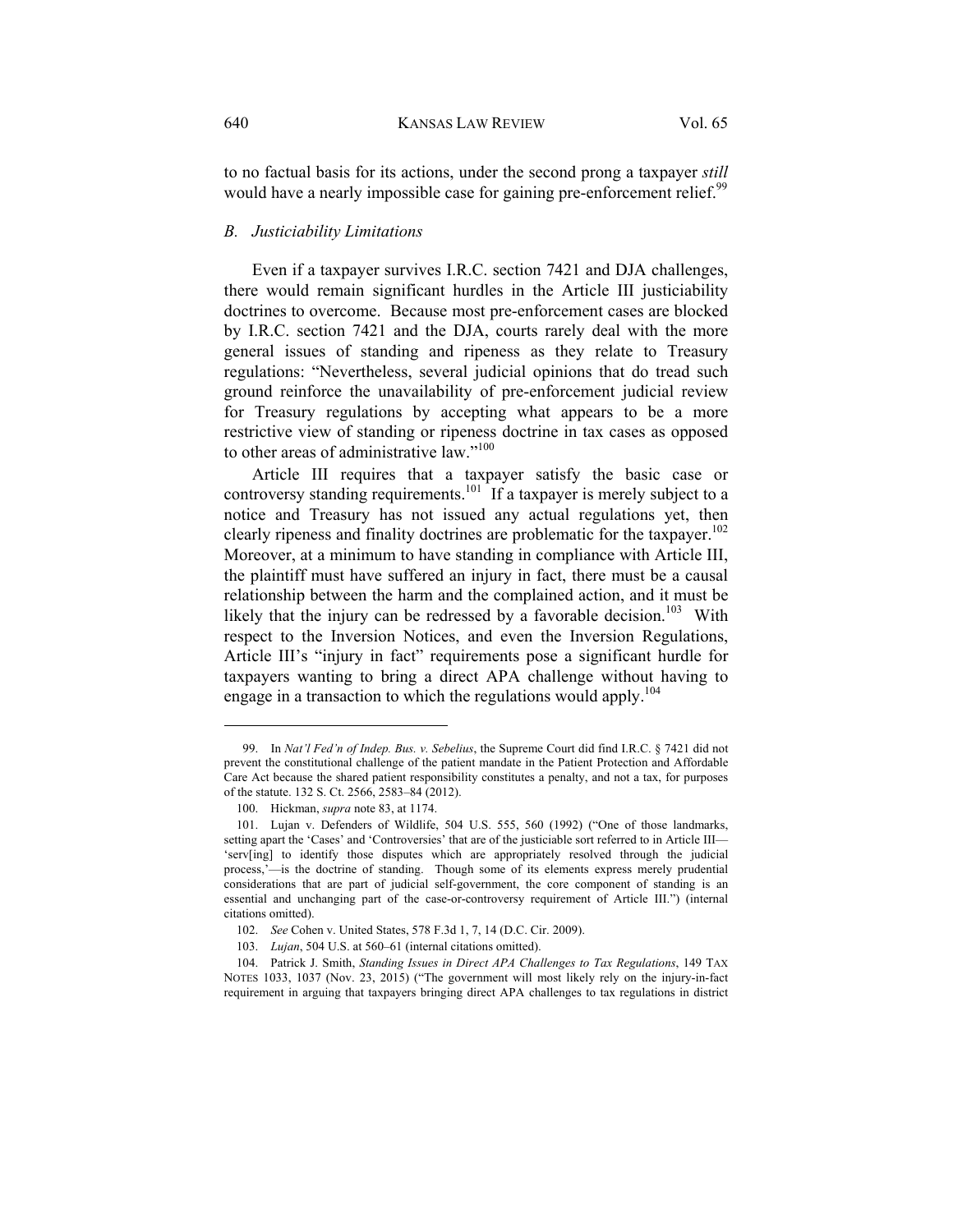#### 2017 **THE THREAT OF LAW** 641

The obvious problem with respect to the Inversion Notices and Regulations is that a corporation would actually need to invert in order to truly test the provisions. Inversion is not an action that can be readily undone. Before the corporation spends the considerable time and resources necessary to execute such a transaction, they would want to have some certainty as to how the corporation would be taxed going forward. Indeed, tax considerations in many instances are a primary driver of the inversion structures. Thus in order for taxpayers to gain clarity on the legality of the regulations *ex ante*, they will need to argue that they are in fact harmed by being forced to refrain from the transaction because of the potential threat of dubious regulations.<sup>105</sup>

# *C. Deference and Mayo's "End" of Tax Exceptionalism*

If a taxpayer is able to challenge Treasury regulations in court, what deference will they be afforded? In *Mayo Foundation*, the Supreme Court found that *Chevron* and *Mead* provide the appropriate framework for analyzing Treasury's rulemaking authority and rejected tax<br>exceptionalism.<sup>106</sup> Historically. Treasury maintained a special Historically, Treasury maintained a special administrative status and repeatedly stretched the bounds of its power to issue general and interpretive authority regulations and bypass requirements under the APA. Congress itself has expressly given Treasury the ability to use temporary and retroactive regulations. Notwithstanding the *Mayo Foundation* decision, Treasury's recent responses to the proliferation of corporate tax inversions have again resurrected its claim for tax exceptionalism.

As a general matter, agency rules are entitled to either strong deference under *Chevron, U.S.A., Inc. v. Natural Resources Defense Council, Inc.*<sup>107</sup> if the agency's actions satisfy both prongs of the two-

court lack standing if they have not engaged in at least one transaction to which the challenged regulation would apply. The reasoning would be that the challenger has not suffered an injury in fact as a result of the issuance of the regulations. According to the [*Lujan*] Court, an injury must be actual or imminent — not conjectural or hypothetical — to satisfy the injury-in-fact requirement for standing. The government will likely argue that any injury suffered by a taxpayer that has not engaged in a transaction to which the regulations would apply is only conjectural or hypothetical.").

 <sup>105.</sup> *Id.* at 1037–38 ("The taxpayer's counterargument would be that a party can be an object of regulations without having actually engaged in a transaction to which they would apply. The reasoning would be that the regulations have harmed the taxpayer by making it less desirable and less advantageous to engage in the type of transaction to which the regulations would apply and that, in the absence of the adverse tax consequences, the taxpayer clearly would have engaged in it. In other words, the taxpayer is harmed by the challenged regulations because it is refraining from that transaction.").

 <sup>106. 562</sup> U.S. 44, 52–60 (2011).

 <sup>107. 467</sup> U.S. 837, 844 (1984). *Chevron* first asks whether "Congress has directly spoken to the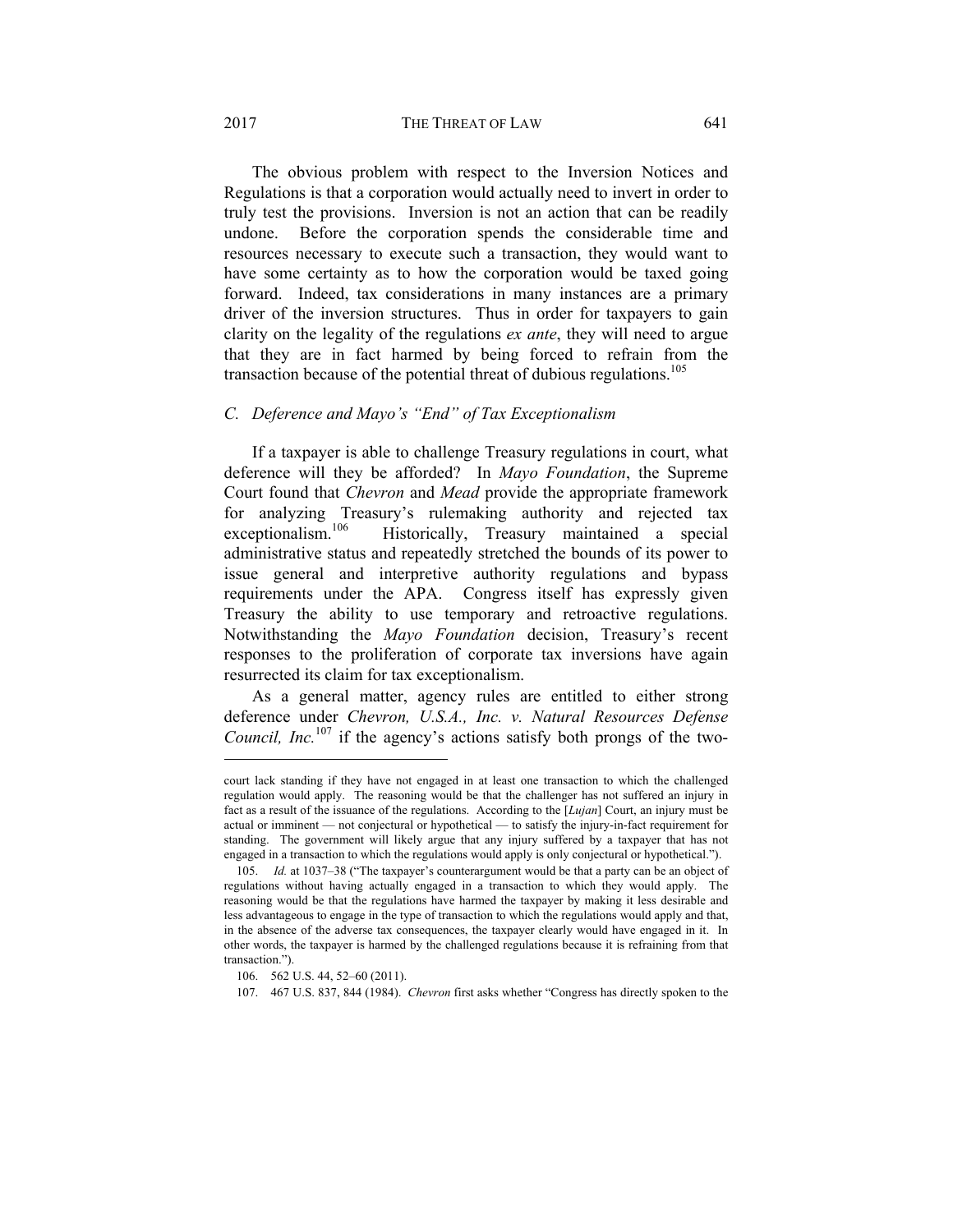step test set forth in *United States v. Mead Corp.*108, or are otherwise entitled to the lesser sliding-scale deference of *Skidmore v. Swift & Co*. 109 However, prior to *Mayo*, courts found that in many cases tax regulations should be treated differently, providing a basis for so-called tax exceptionalism. In particular, many argued that while *Chevron*  deference was available for Treasury regulations issued pursuant to specific grants of congressional authority, the lesser deference of *National Muffler Dealers Ass'n, Inc. v. United States*<sup>110</sup> applied when Treasury exercised its regulatory powers under general grants of authority, such as that in I.R.C. section 7805(a), authorizing Treasury to issue "all needful rules and regulations."<sup>111</sup>

In *Mayo*, the Supreme Court definitively held that tax is not special and absent a "justification to do so" Treasury regulations should be analyzed under the same framework used by all other areas of administrative law.<sup>112</sup> The Court stated that it is "not inclined to carve out an approach to administrative review good for tax law only. To the contrary, [it has] expressly '[r]ecogniz[ed] the importance of maintaining a uniform approach to judicial review of administrative action.<sup>"113</sup> It further held that all Treasury regulations that satisfy *Mead* are *Chevron*-

precise question at issue" or whether Congress left an ambiguity. *Id.* at 842. In the latter case, a court should uphold that agency's interpretation so long as it is a "permissible construction" that is not "arbitrary, capricious or manifestly contrary to the statute." *Id.* at 843–44.

 <sup>108. 533</sup> U.S. 218, 226–27 (2001). Under *Mead*, the court must first ask whether Congress "delegated authority to the agency . . . to make rules carrying the force of the law," and then ask whether the regulation is "promulgated in the exercise of th[e] authority." *Id.*

 <sup>109. 323</sup> U.S. 134, 140 (1944). Under *Skidmore*, the level of deference given to agency action should "depend upon the thoroughness evident in its consideration, the validity of its reasoning, its consistency with earlier and later pronouncements, and all those factors which give it power to persuade, if lacking power to control." *Id*. Note that there are many permutations to the implementation and contours of this standard in administrative law jurisprudence, but this is an articulation of the general rule.

 <sup>110. 440</sup> U.S. 472, 477 (1979) ("In determining whether a particular regulation carries out the congressional mandate in a proper manner, we look to see whether the regulation harmonizes with the plain language of the statute, its origin, and its purpose. A regulation may have particular force if it is a substantially contemporaneous construction of the statute by those presumed to have been aware of congressional intent. If the regulation dates from a later period, the manner in which it evolved merits inquiry. Other relevant considerations are the length of time the regulation has been in effect, the reliance placed on it, the consistency of the commissioner's interpretation, and the degree of scrutiny Congress has devoted to the regulation during subsequent re-enactments of the statute.").

 <sup>111.</sup> *See* Rowan Cos., Inc. v. United States, 452 U.S. 247, 253 (1981); United States v. Vogel Fertilizer Co., 455 U.S. 16, 24 (1982) (although *Rowan* and *Vogel* pre-date *Chevron* and *Mead*, the latter two cases were not tax-specific).

 <sup>112.</sup> Mayo Found. for Med. Educ. and Research v. United States, 562 U.S. 44, 55 (2011); *see also* United States v. Home Concrete & Supply, LLC, 132 S. Ct. 1836, 1847 (2012).

 <sup>113.</sup> *Mayo Found.*, 562 U.S. at 55.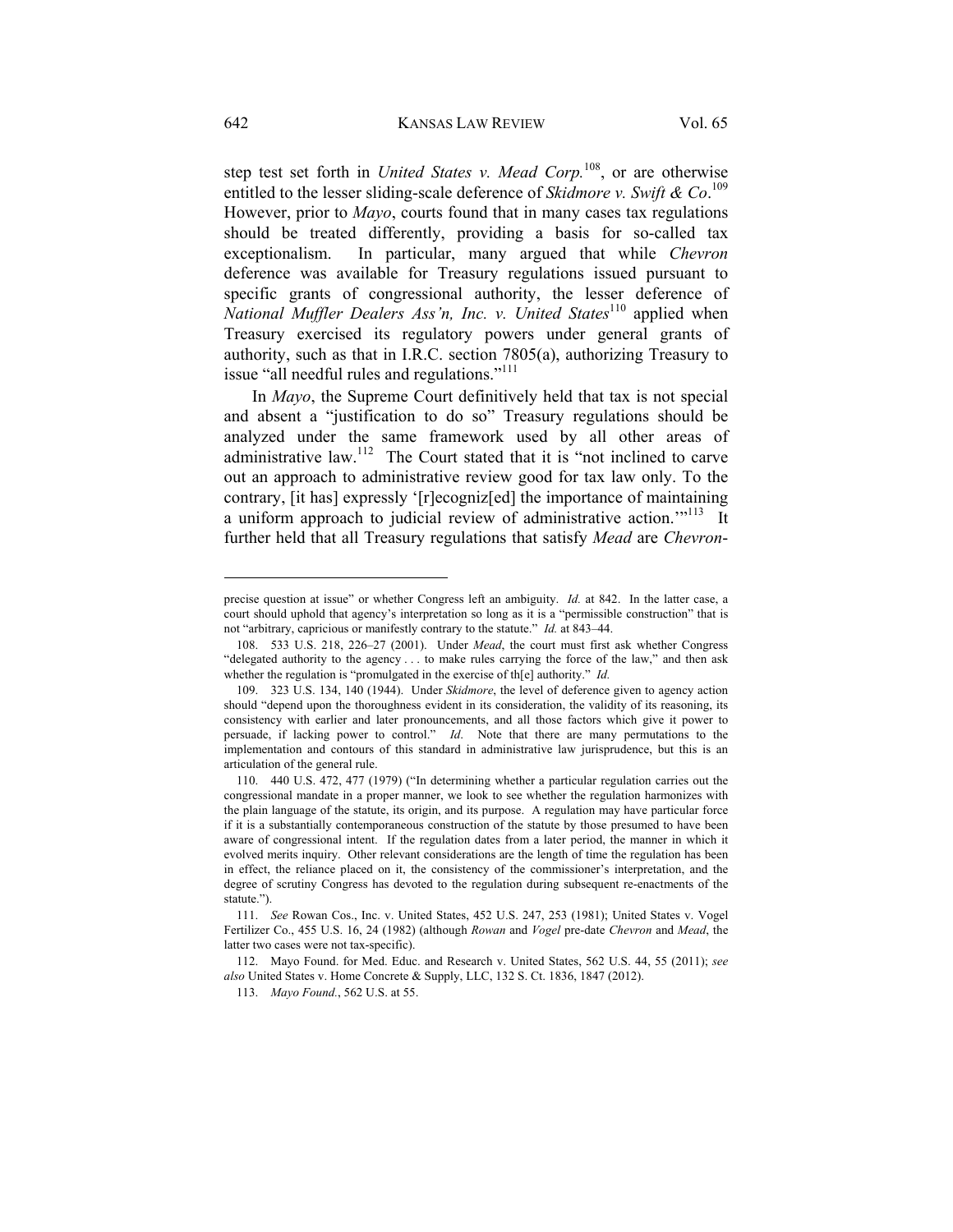eligible.<sup>114</sup> Specifically, it rejected any distinction between specific and general grants of authority and made clear that even if Treasury exercises its regulatory powers under general grants of authority, such as that in I.R.C. section 7805(a), as long as they are issued pursuant to notice and comment, they should be eligible for *Chevron* deference.<sup>115</sup>

A second potentially less Treasury-favorable implication of *Mayo* is that Treasury may no longer be able to claim, as it historically has done, that the vast majority of its tax regulations are simply exempt from APA requirements. Historically, Treasury has maintained that most of its rules promulgated under general grants of authority are not legislative rules subject to the notice and comment rulemaking requirements of APA sections 553(b) and (c).<sup>116</sup> Rather, Treasury argues that these rules satisfy one of the interpretative rule, procedural rule, or good cause exceptions from those procedures.117 However, the Court in *Mayo,* at least with respect to judicial review, eliminated the difference between Treasury's regulations issued under grants of specific versus general grants of authority.118 Thus, to the extent that *Mayo* more broadly ended tax exceptionalism, Treasury may have even shakier ground to claim that its regulations are somehow special and therefore exempt from the

 <sup>114.</sup> *Id*. at 57 ("We believe *Chevron* and *Mead*, rather than *National Muffler* and Rowan, provide the appropriate framework for evaluating [tax regulations].").

 <sup>115.</sup> *Id*. at 56–58 ("We have held that *Chevron* deference is appropriate 'when it appears that Congress has delegated authority to the agency generally to make rules carrying the force of law, and that the agency interpretation claiming deference was promulgated in the exercise of that authority.' Our inquiry in that regard does not turn on whether Congress's delegation of authority was general or specific .... The Department issued the full-time employee rule only after noticeand-comment procedures, again a consideration identified in our precedents as a 'significant' sign that a rule merits *Chevron* deference." (internal citations omitted)).

 <sup>116.</sup> Hickman, *supra* note 83, at 1157–58.

 <sup>117.</sup> *Id.* at 1159 ("At a minimum, the tax community has always understood that Treasury regulations promulgated pursuant to specific grants of authority in substantive I.R.C. provisions are legislative in character. Yet, Treasury often fails to follow APA rulemaking requirements even when it issues regulations pursuant to such authority. On those infrequent occasions when Treasury makes an explicit claim to the good cause exception, Treasury rarely offers the sort of particularized explanation often demanded by the courts.").

 <sup>118.</sup> In *Altera Corp. v. Comm'r*, the Tax Court invalidated regulations under I.R.C. section 482 that were issued in 2003 on the procedural grounds that the IRS did not provide sufficient explanation for its rulemaking. 145 T.C. No. 3 (July 27, 2015). Even prior to *Mayo* and *Altera*, Kristin Hickman persuasively argued that, "[Treasury's] position is generally implausible under modern conceptions of the distinction between legislative and interpretative rules, murky as that doctrine is." Hickman, *supra* note 83, at 1158; *see also* Kristin E. Hickman, *Coloring Outside the Lines: Examining Treasury's (Lack of) Compliance with Administrative Procedure Act Rulemaking Requirements*, 82 NOTRE DAME L. REV. 1727, 1740–59 (2007) (documenting methodology and findings of study of 232 regulatory projects for which Treasury published notices of proposed rulemaking, temporary regulations, or final regulations in the Federal Register between January 1, 2003, and December 31, 2005).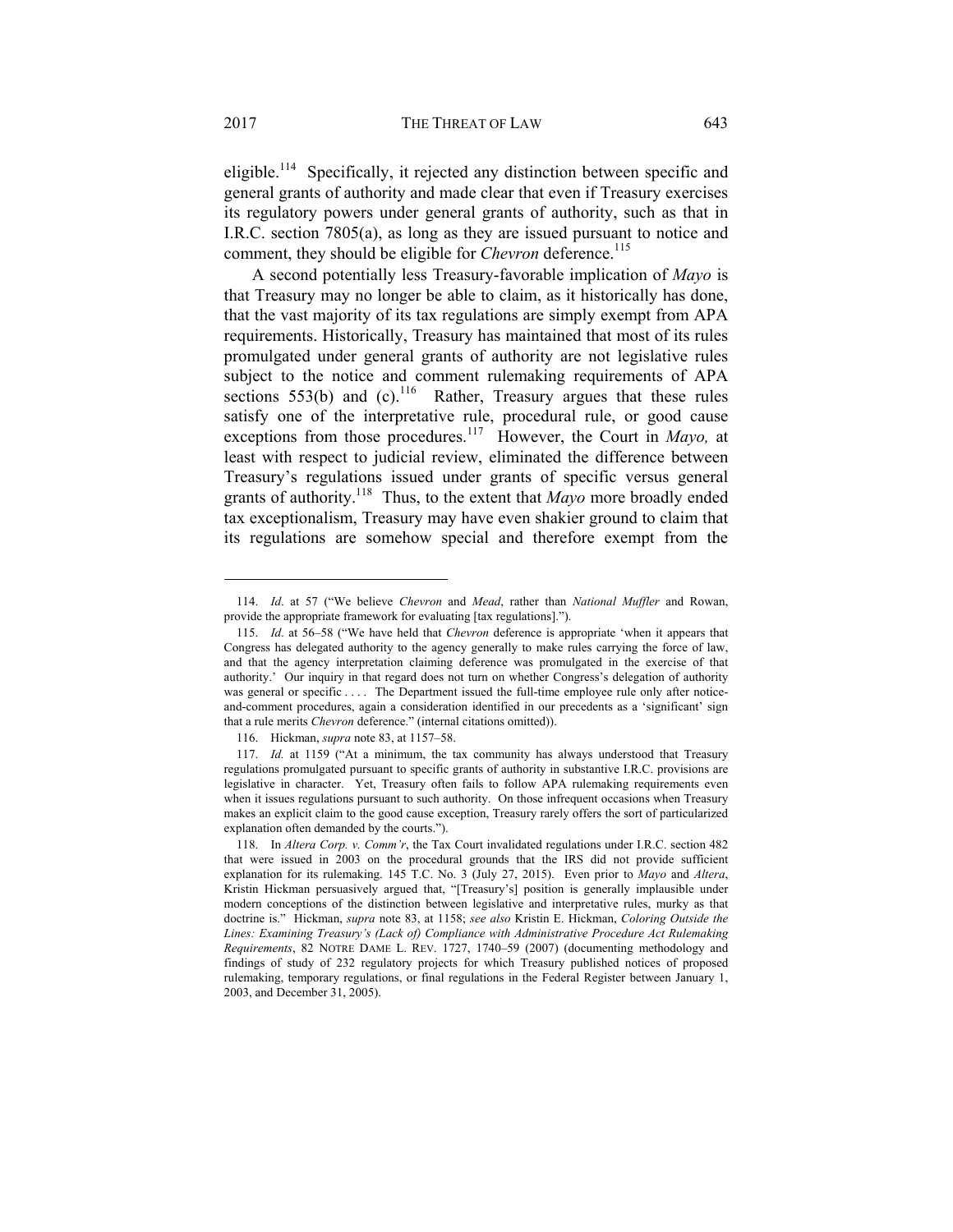general APA rules that other administrative agencies must comply with  $^{119}$ 

Even if it is true that Treasury can no longer claim broad exemption, compliance with APA notice and comment by itself does not guarantee that more taxpayer friendly regulations will ensue. This is particularly true with respect to issues about which Treasury feels strongly and with respect to issues affecting disparate taxpayers with no common lobbying efforts. In fact, in order to make sure it avails itself of *Chevron*  eligibility, Treasury may more strategically engage in notice and comment procedures, as it did with the Inversion Notices, particularly when it believes it is acting on shaky legal ground. Not only will Treasury have a strong argument that the *Mead* requirements are satisfied, as discussed above, increasing notice can actually extend Treasury's ability to issue retroactive regulations.<sup>120</sup>

#### *D. What is a Taxpayer Left to Do?*

Because most pre-enforcement judicial review actions would likely be barred under I.R.C. section 7421 and the DJA, any remaining cases would have a tough time overcoming Article III standing and ripeness limitations, and once in court Treasury would likely enjoy *Chevron*  deference, what other options does a taxpayer have in the face of questionable Treasury regulations? A taxpayer is left with a few choices, none of them arguably as ideal as pre-enforcement review.

First, a taxpayer may sue for refund. However, this response is not an option if the taxpayer lacks the financial resources to pay the resulting tax or if the taxpayer does not want to suffer the economic burdens that would ensue if a court upholds Treasury's actions. For example, in the case of the Inversion Notices or Regulations, if a taxpayer engages in an inversion transaction, it must "overpay" its taxes by failing to claim any of the purported benefits from the inversion and then sue for a refund and hope those monies are recovered. Second, a taxpayer may act in contravention to Treasury's rules and claim the benefits on its return and wait for a notice of deficiency from the IRS. However, this requires the taxpayer to subject itself to understatement penalties and closer scrutiny

 <sup>119.</sup> *See* Leslie Book, *A New Paradigm for IRS Guidance: Ensuring Input and Enhancing Participation*, 12 FLA. TAX REV. 517, 550 (2012) ("As *Mayo* did not speak to that issue precisely, it remains to be seen how the tax bar's exceptional approach to public participation will fare.").

 <sup>120.</sup> This phenomenon, although statutorily permissible under I.R.C. section 7805(b)(3), is in direct contravention of typical APA procedures that require final regulations to be issued prospectively following the required notice and comment period.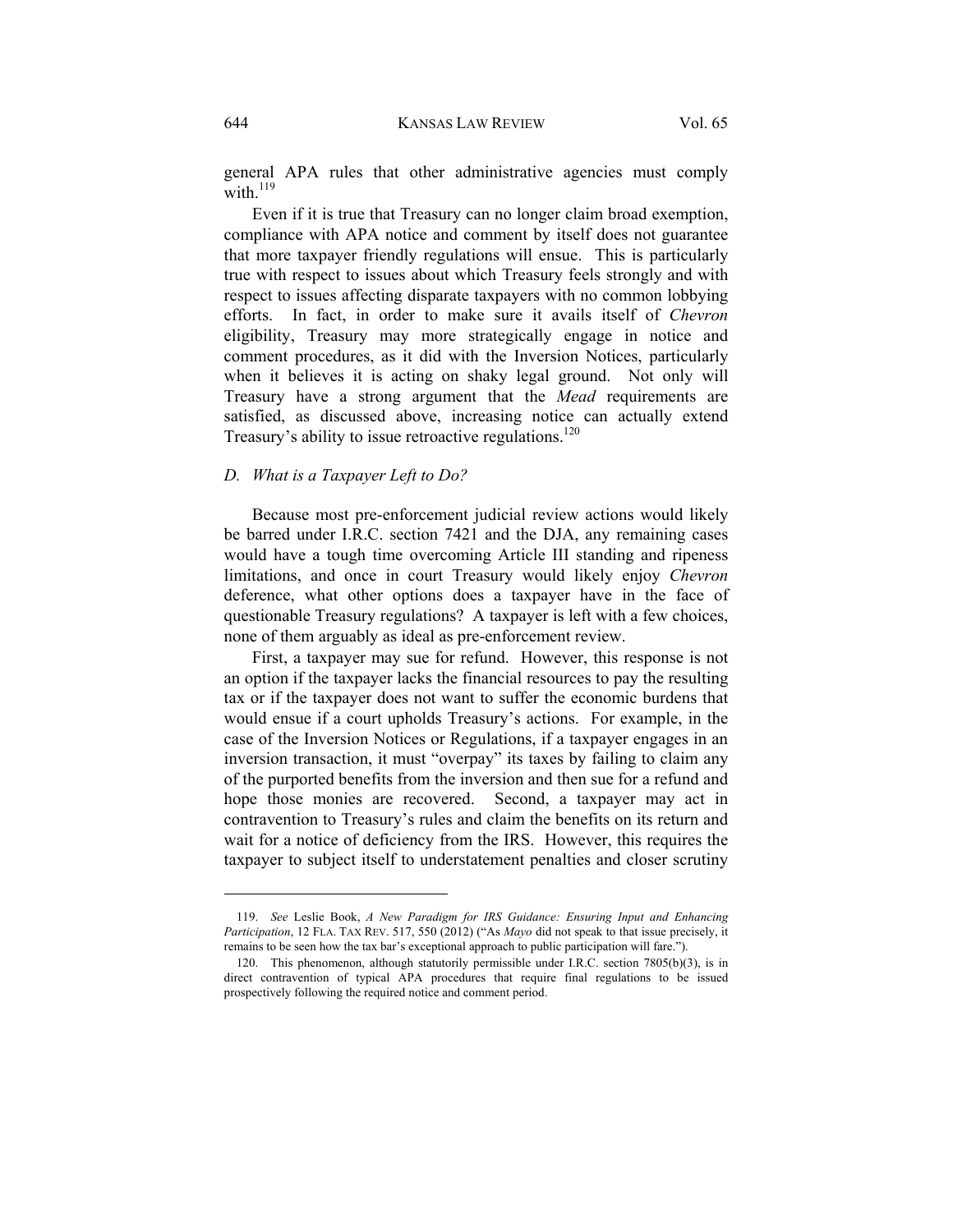of its entire return.<sup>121</sup> Moreover, the taxpayer has to wait for the IRS to act before it is able to bring its case to court. Third, even if a taxpayer engages in a transaction not in compliance with Treasury's guidance, it may choose to seek pre-litigation settlement with the IRS. While a taxpayer has the potential to gain more favorable terms in the settlement than it would in court, the outcome is largely out of the control of the taxpayer's hands and the process is not able to create binding precedent on the IRS to the extent the underlying substantive issue is recurring.

As a result of the lack of any favorable choices, in many cases, the easiest option is for taxpayers to merely comply with the dubious Treasury action, even if they believe it involves an unlawful exercise of Treasury's powers. Otherwise taxpayers will "put themselves through the effort of raising a challenge, placing themselves in a negative enforcement position or operating indefinitely in a state of uncertainty regarding tax noncompliance and the potential consequences."<sup>122</sup>

#### V. PRACTICAL IMPLICATIONS OF THE THREAT OF LAW

In this Article, I argue that when Treasury acts under the guise of authority, when it is unclear or doubtful it actually possesses the legal authority to do so, it is able to effectively exert over taxpayers a threat of law. Whether or not this type of threat is desirable or legally defensible, $123$  it can nevertheless be an effective tool for Treasury because taxpayers often cave in or otherwise modify their behavior in response.

# *A. The Full Force of the Threat of Law*

Even highly sophisticated taxpayers with ample available resources to fight Treasury are keenly aware of the inevitable uphill battle they must face. As discussed above, in the first instance, taxpayers face significant challenges to obtaining pre-enforcement review of even the most questionable Treasury actions under I.R.C. section 7421 and the

 <sup>121.</sup> Negligence or Disregard of Rules of Regulations, 26 C.F.R. § 1.6662–3 (2016).

 <sup>122.</sup> Hickman, *supra* note 83, at 1182 ("Many taxpayers undoubtedly elect to comply with or rearrange their affairs to avoid regulations that they find questionable . . .").

 <sup>123.</sup> *See, e.g.*, Wu, *supra* note 3, at 1854 ("Beyond this basic division, several other areas can be identified in which threats may constitute an abuse, as opposed to a useful tool. The first is when an agency uses threats to take actions that Congress has specifically barred, or to accomplish objectives for which it would otherwise lack delegated authority."). *See also* Noah, *supra* note 3, at 895 (discussing how the Federal Reserve Board "imposed conditions on (or extracted voluntary commitments from) applicants that appear to conflict with limits of its statutory authority.").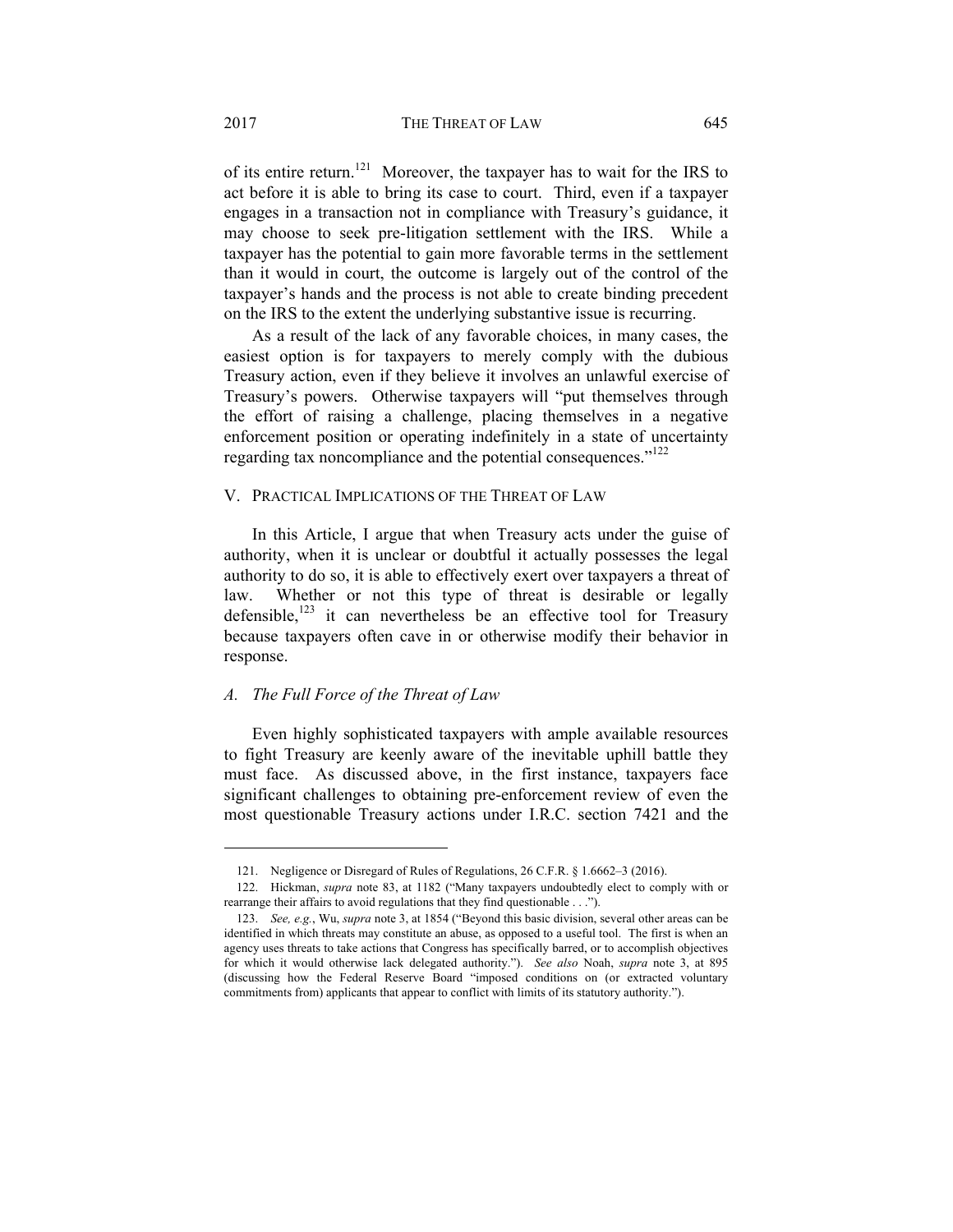DJA. This lack of a readily available *ex ante* judicial remedy then leaves taxpayers left to choose among the less ideal *ex post* options. In some instances they may continue with their planned transactions, if possible, and then challenge the government after the fact through either a suit for refund or challenge to a notice of deficiency. However, as discussed above, both of these options subject the taxpayer to any number of undesirable consequences, including exposure to significant financial uncertainty, steep litigation costs, and potential understatement penalties. As a result, many taxpayers simply choose the option of least resistance and greater certainty by merely giving in to Treasury's threat of law, even if they strongly disagree with the legitimacy of Treasury's power.<sup>124</sup>

Treasury's threat of power, legitimate or not, is buttressed by statutory advantages it enjoys and by the Supreme Court's decision in *Mayo*. I.R.C. section 7805(b) explicitly gives Treasury the authority to issue regulations retroactive to the date any notice substantially describing the expected contents of any temporary, proposed, or final regulation is issued to the public. This bolsters the threat in several regards. First, even if a notice itself is not binding on taxpayers, it creates a threat of law that can nevertheless create the effect of the force of law because of the retroactivity. The final regulations once issued, carry the force of law until successfully challenged by the taxpayer, and failure to comply with the regulations will subject taxpayers to the imposition of understatement penalties.<sup>125</sup> As a result, even a nonbinding notice of intention to issue regulations can itself be immediately binding in a practical sense, because the contents therein will one day become binding retroactively once regulations are in fact issued.

If a taxpayer does choose to challenge Treasury's actions in court, *Mayo* has guaranteed that Treasury's actions will be eligible for the more deferential *Chevron* standard, as opposed to the more taxpayer-favorable *National Muffler* standard, regardless of whether Treasury is acting under a specific or general statutory grant of authority, particularly if it allows for a notice and comment period. Moreover, even if the regulation itself is struck down, the court can still respect Treasury's substantive interpretation of the law as reasonable and the taxpayer may still lose on

 <sup>124.</sup> Indeed, as noted above, although taxpayers have been severely impacted by the regulations, it was the United States Chamber of Commerce and the Texas Association of Business that filed a lawsuit against the IRS challenging the validity of the temporary Inversion Regulations. *See supra* note 80 and accompanying text.

 <sup>125. 26</sup> C.F.R. § 1.6662–3(a) ("If any portion of an underpayment, as defined in section 6664(a) and § 1.6664–2, of any income tax imposed under subtitle A of the Internal Revenue Code that is required to be shown on a return is attributable to negligence or disregard of rules or regulations, there is added to the tax an amount equal to 20 percent of such portion.").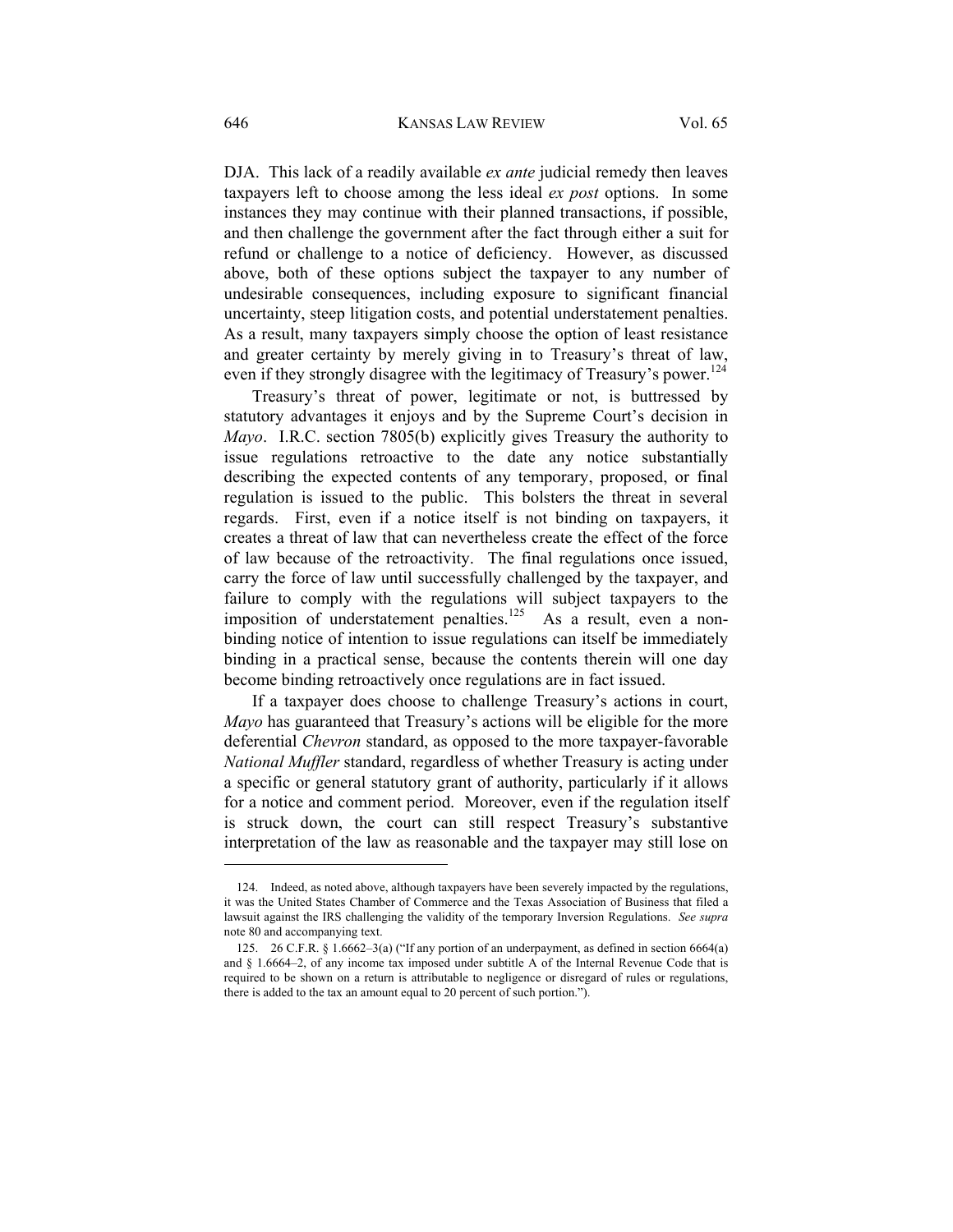the merits.126 Under *National Cable & Telecommunications Association v. Brand X Internet Services*, any reasonable Treasury interpretation of an ambiguous statute can override the prior judicial interpretation of the statute if Treasury's interpretation passes *Chevron*.<sup>127</sup> Combined these judicial doctrines create a significant hurdle for taxpayers challenging Treasury actions.

#### *B. Swift Responses to Taxpayer Abuse*

If left largely unchecked by the judicial system, should this broad threat of power by a regulatory agency otherwise be contained? In the face of aggressive taxpayer abuse, Treasury's ability to act swiftly to curb taxpayer behavior may be desirable, particularly when Congress is unable or unwilling to do so.<sup>128</sup> Attempting to stay one-step ahead of wily taxpayers is nearly an impossible task, and so creating uncertainty for taxpayers, either through broad anti-abuse doctrines or other measures may be the only effective way to deter abusive transactions.<sup>129</sup>

Taxpayers are already subject to challenge by the IRS on transactions that have already closed if the transactions lack economic substance and have no underlying business purpose other than the realization of tax benefits.<sup>130</sup> If a transaction fails to satisfy these rules, the purported tax benefits of the transaction can be retroactively stripped if successfully challenged in court. While the economic substance doctrine may be an invaluable weapon in the IRS's arsenal against abusive transactions, it is unable to stop many of the complicated transactions devised by sophisticated taxpayers and their advisors *ex ante*. However, when combined with the threat of law, Treasury may

 <sup>126.</sup> *See* Auer v. Robbins, 519 U.S. 452, 461 (1997); Bowles v. Seminole Rock & Sand Co., 325 U.S. 410, 413–14 (1945).

 <sup>127. 545</sup> U.S. 967, 982 (2005).

 <sup>128.</sup> Blanchard, *supra* note 42, at 89 ("[The Inversion Notice was] rushed out in response to growing political insistence that something had to be done to stop the so-called tsunami of inversions supposedly taking place in recent months. Given the political deadlock in Congress, the executive and legislative branches appeared to be largely in agreement that for the time being, it was up to the IRS to take action—so it did."). *See also* Wu, *supra* note 3, at 1851 ("The greatest advantage of a threat regime is its speed and flexibility.").

 <sup>129.</sup> *See* David A. Weisbach, *Ten Truths About Tax Shelters*, 55 TAX L. REV. 215, 249 (2002) (discussing the role uncertainty may play in deterring tax shelters).

 <sup>130.</sup> Under long-standing case law principles, recently codified in part by I.R.C. section 7701(o), this threat against improper taxpayer behavior may not in substance really expand Treasury's otherwise existing powers. 26 U.S.C. § 7701(o) (2012) (a "transaction shall be treated as having economic substance only if (A) the transaction changes in a meaningful way (apart from Federal income tax effects) the taxpayer's economic position, and (B) the taxpayer has a substantial purpose (apart from Federal income tax effects) for entering into such transaction.").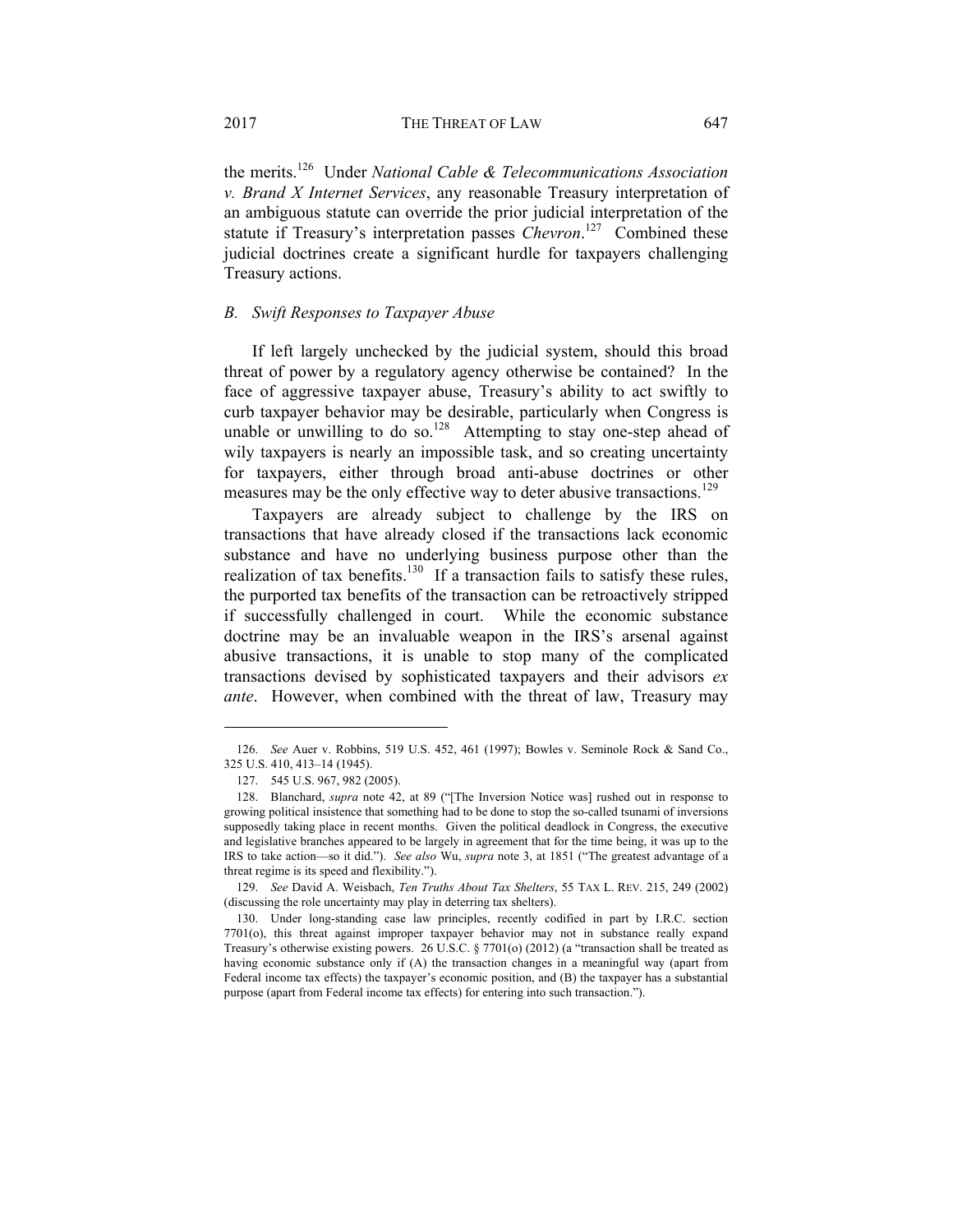have a much more effective weapon to fight perceived tax abuses. A notice for retroactive regulations or the issuance of dubious proposed, temporary or final regulations may serve to broaden the already existing cloud under which taxpayers must operate. The threat of law will thus serve as a way to affect taxpayer behavior while waiting for Congress to take action, even if it does not have the authority to do so.

## *C. A Solution for Congressional Inaction?*

The threat of law can be used to motivate an otherwise dormant or gridlocked Congress into timely passing, or at least considering, needed legislation. By changing the applicable default rules, unilateral action by an agency should propel Congress into action, particularly if it has overstepped its delegated authority and Congress disagrees with the actions the agency has taken.<sup>131</sup> If Congress disagrees with the new default law, then timely and responsive legislation can be implemented to overturn it. It is likely that to the extent highly organized and/or sophisticated groups of taxpayers are adversely affected, the incentive for congressional members to act will be even greater. These affected taxpayers can bombard Congress with forceful lobbying efforts, putting significant pressure on them to strike down the offensive threat of law.

On the other hand, even if Congress agrees with the agency's new regulatory action, it may still need to codify the changes, particularly if the regulations were enacted under a questionable delegation of authority. While the pressure may not be as great on Congress to pass new legislation if the threat of law sufficiently changes the default rules, there are still reasons why Congress may feel compelled to act. If the new change in law is truly desirable, Congress may want to insulate it from any future legal challenges and/or expand it to make it more effective.<sup>132</sup> Even more compellingly, if, as was the case with the

 <sup>131.</sup> Shay, *supra* note 12, at 477 ("The obvious advantage of taking regulatory action is the ability to act quickly. That is especially important because more and more companies are planning or seeking transactions that take advantage of apparent statutory loopholes. . . . The exercise of regulatory authority changes the default position. Instead of waiting for Congress to act and relying on the market to deal with the risk of losing the corporate tax base in the meantime (in hopes there would be an inadequate supply of foreign targets or the price or risk of acquiring foreign targets goes too high), adopting regulations first would reduce the risk to the U.S. corporate tax base while Congress considers how to address the problem in legislation as part of tax reform or otherwise.").

 <sup>132.</sup> Reuven S. Avi-Yonah & Omri Marian, *Inversions and Competiveness: Reflections in the Wake of Pfizer/Allergan*, MICH. PUB. L. & LEGAL THEORY RES. PAPER SERS. 9 (Dec. 14, 2015) ("Treasury's limited regulatory authority clearly establishes that the solution to inversions cannot come in a form of administrative notices."), https://poseidon01.ssrn.com/delivery.php?ID=8120980250880670901060730160670230730280460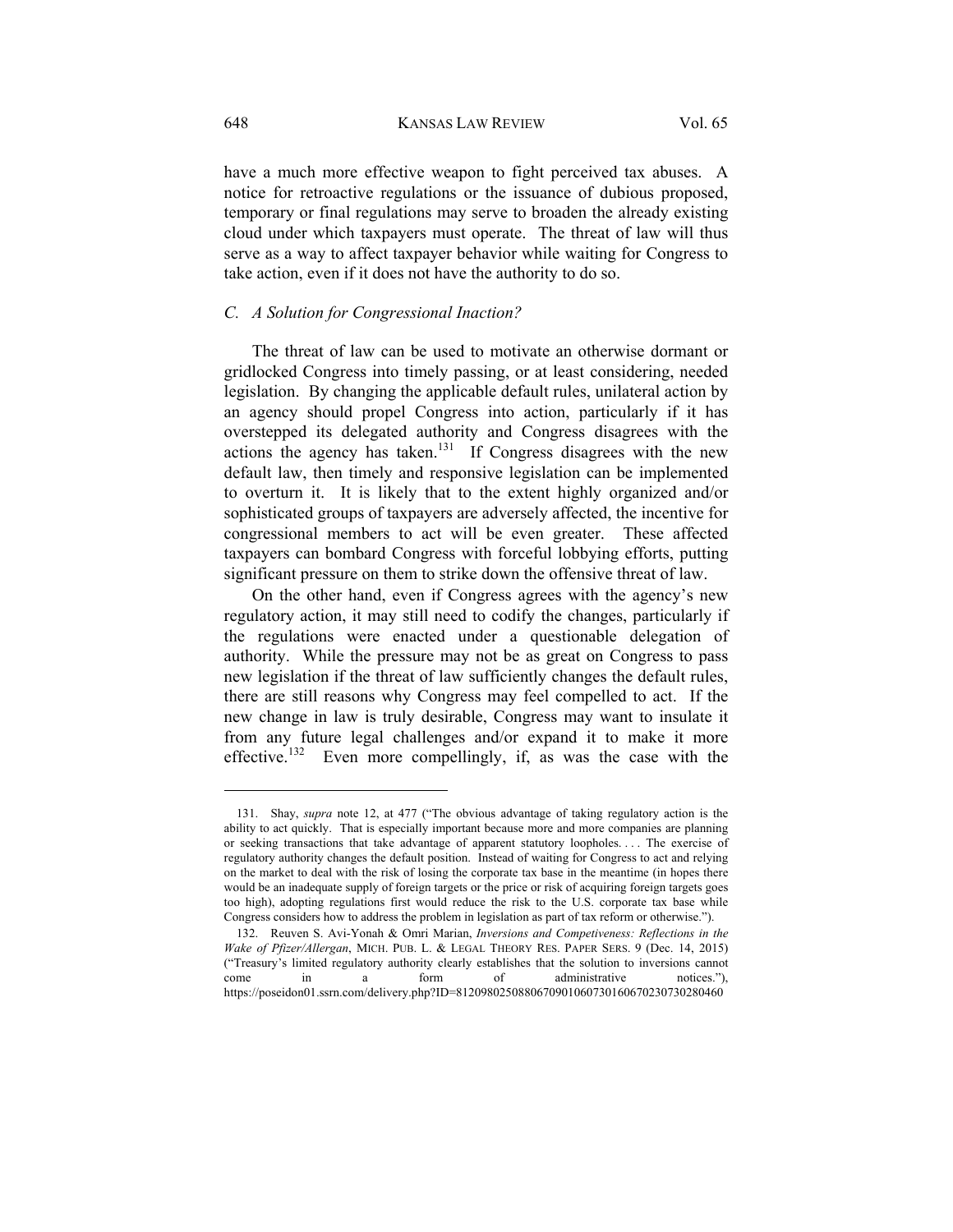Inversion Notices and Regulations, the proposed provisions are revenue raisers, Congress will be able to capitalize on having additional revenue offsets for its budget planning purposes if the regulations are enacted as  $law.<sup>133</sup>$ 

### *D. Limitations on the Remedies for the Threat of Law*

Despite the potential benefits a threat of law may yield, the question remains, if taxpayers are *not* engaged in abusive transactions and Treasury has merely overstepped its regulatory authority, what limitations should the threat of law face? Given the difficult time taxpayers have seeking pre-enforcement judicial review of their grievances, sentiments of unfairness and lack of due process are certainly warranted. Indeed, even in *Enochs*, where the Supreme Court openly accepted the limitations imposed by I.R.C. section 7421, it stated a presumption that Treasury would be acting in "good faith."134 To the extent that this assumption is no longer warranted, it seems that permitting a continued expansive application of I.R.C. section 7421 and the DJA to inhibit pre-enforcement review is no longer warranted. Rather, taxpayers must have some available avenue to challenge *ex ante*  regulations resulting from an abuse of power.

If pre-enforcement judicial review is not feasible, taxpayers may also get relief through another avenue, although it has only been done once before.<sup>135</sup> A final administrative rule can be overturned through the Congressional Review Act (the "CRA") as long as lawmakers in both houses of Congress are able to pass a "resolution of disapproval" and get the signature of the President (or have two-thirds majorities in both

<sup>810790030231090710151011190831001221141230111030480320101201110040690850290070120</sup> 960050760930390111010690691140210290670470610050840900890021071001141131070980810 14105026071108026070125026024025087106085064&EXT=pdf.

 <sup>133.</sup> Shay, *supra* note 12, at 477–78 ("The Stop Corporate Inversions Act of 2014 is estimated by the Joint Committee on Taxation to raise \$19.5 billion over 10 years. A regulatory change is not treated as raising revenue until revenue is received (that is, loss of revenue does not occur). It does not have the benefit of making available a revenue offset for Congress to use for an alternative purpose.").

 <sup>134.</sup> Enochs v. Williams Packing & Navigation Co., Inc., 370 U.S. 1, 7–8 (1962) ("[Section 7421(a)] indicates that if Congress had desired to make the availability of the injunctive remedy against the collection of federal taxes not lawfully due depend upon the adequacy of the legal remedy, it would have said so explicitly. Its failure to do so shows that such a suit may not be entertained merely because collection would cause an irreparable injury, such as the ruination of the taxpayer's enterprise.").

 <sup>135.</sup> The Congressional Review Act followed the election of George W. Bush and was passed to overturn a regulation issued late in President Bill Clinton's last term which required new ergonomic rules for office workers.